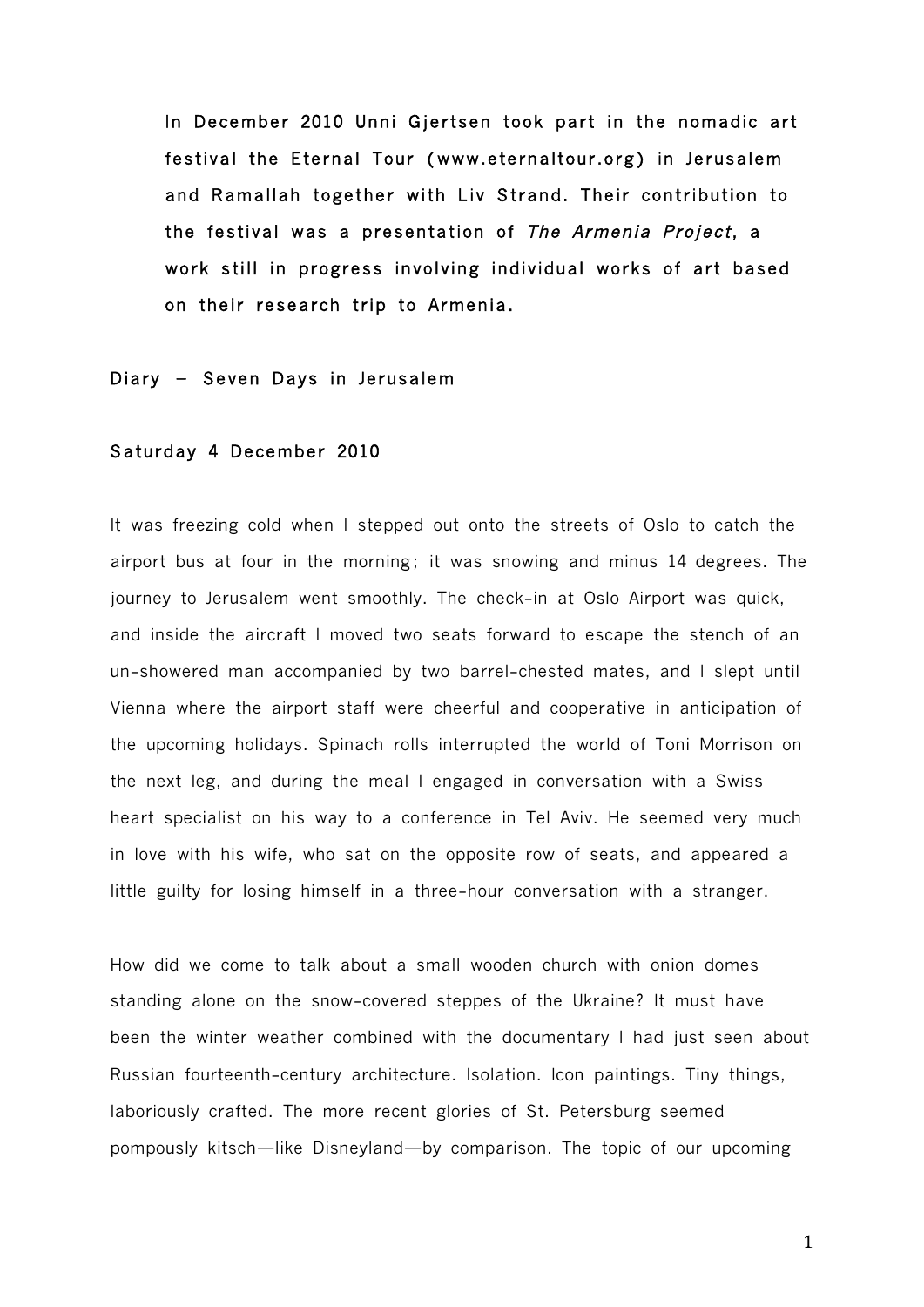presentation of the Armenia Project in Ramallah also surfaced. Armenia with its imagery of historic Orthodox Christianity, small churches in pastoral landscapes. Liv has been in Jerusalem for three days already, and has reported on her exploration of the Armenian quarters via Skype.

Landing at Ben Gurion Airport was a relief. I had not been aware of the organisational burden of leaving winter and, in anticipation of arriving in the Eastern Mediterranean dry season, I had only half-heartedly tried to imagine the sartorial needs of this year's extended warm weather. Ten months without rain in the region. It had been Israel when I last visited my in-laws in Kfar Saba. This trip was to Palestine. Where would it begin?

I rolled my suitcase to the bathroom to change into a T-shirt and sandals, then to the cash machine in the spacious, empty terminal hall to withdraw shekels. Outside, in the mild afternoon sun, people were leaning on the railings by the Sherut stop, opening water bottles and smoking, while the drivers directed newcomers to the right queue, helping them with their luggage, and boiled the kettle on a primus in the back of the small bus, while waiting for the vehicle to fill up.

I got inside and waited in my seat, overhearing a conversation taking place outside. A young man, boyish, pale with dark curls, and dressed in a leather jacket with a shabby shoulder bag hanging across his stomach, had just arrived from Berlin. He addressed an older gentleman in an earnest manner. Oh Berlin, I have been in Berlin seven times, the older man boasted.

We started to move. How weird and how exotic and exhilarating it felt to gaze out at this territory, so frequently televised. A war journalist must get so blasé; it is the effect of being in transit, being in the air, on the road.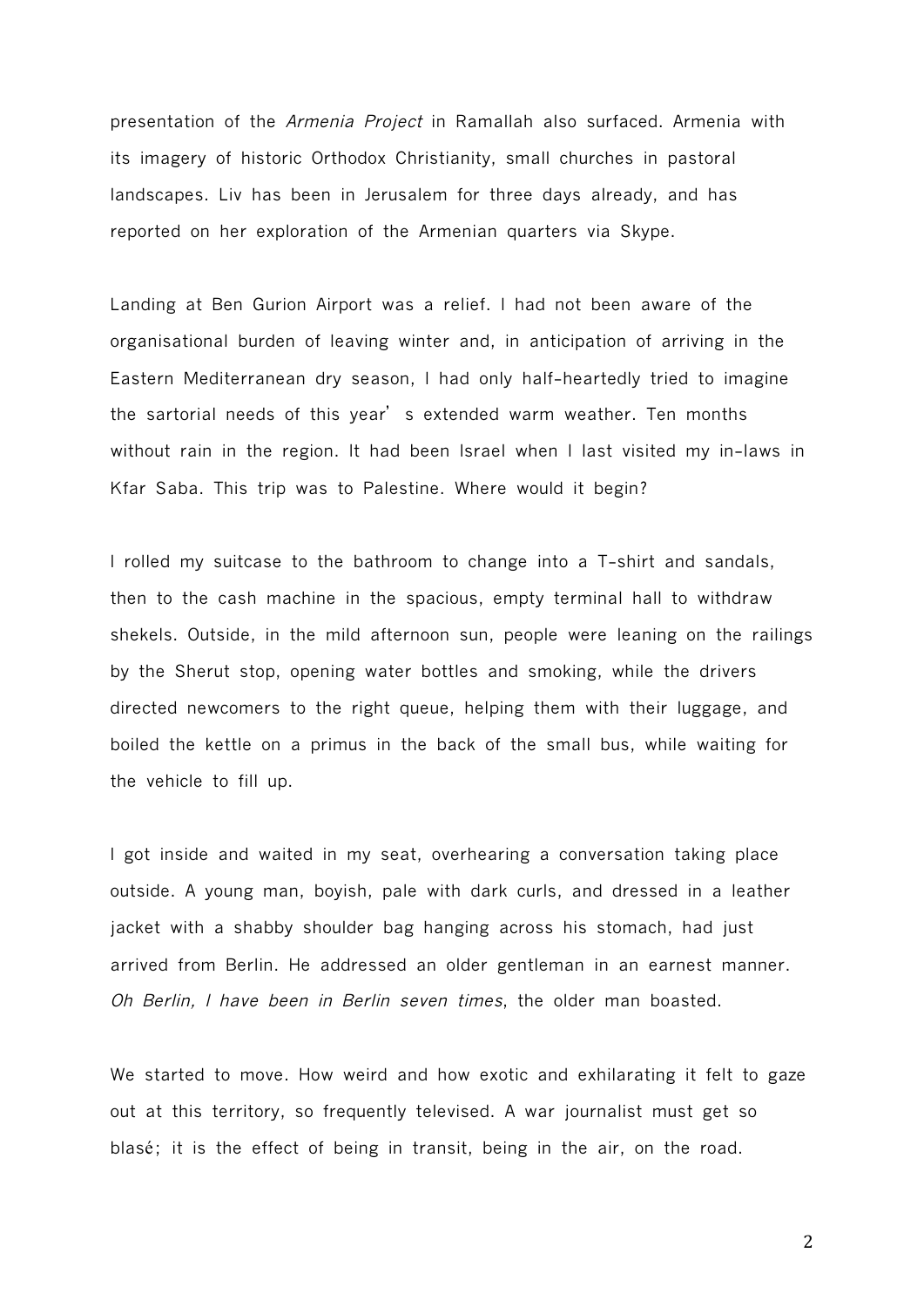The barbed wire fences encircling the vast airport area, which conjured the shameful new wall, excited the somewhat anxious disposition of the young man, who was now sharing his seat with the old man. He asked whether the old man felt unsafe living here. His companion did not understand the question and went on about his three-month journey to Brazil instead. The young man was curious about the older man's past. Apparently he had worked in the former Soviet Union Department for Education before emigrating. The young man was impressed.

I studied the pines and the olive trees along the roadside. At least one fifth of them seemed dead, not only dry. We moved through the deserted hillsides, leaving the coastline behind, and soon started climbing up the narrow pass to Jerusalem. It was pictured on the first printed shekels, symbolising expectation and promise.

The young man's ancestors came from Poland. The old man shared his expertise generously, even on this subject, before suggesting a plan for the night. Could they get together? No, the young man was going to meet some friends. Could he be so kind as to call on him after dinner? The old man started to insist. *Please!* But by now the disembarking had begun. The first passengers were dropped off on the western hillside of Jerusalem. The young man got off at one of the large hotels, and the old man turned to the couple behind him. From the States? Oh, <sup>I</sup> have been in New York seven times.

The driver was eager to get me off at the last stop. He attempted a short-cut up from Jaffa Road and accelerated, irrationally, towards a highly visible concrete roadblock, then, somehow, he patiently reversed the bus, to drive around the quarter and approach the entrance of the Jerusalem Inn.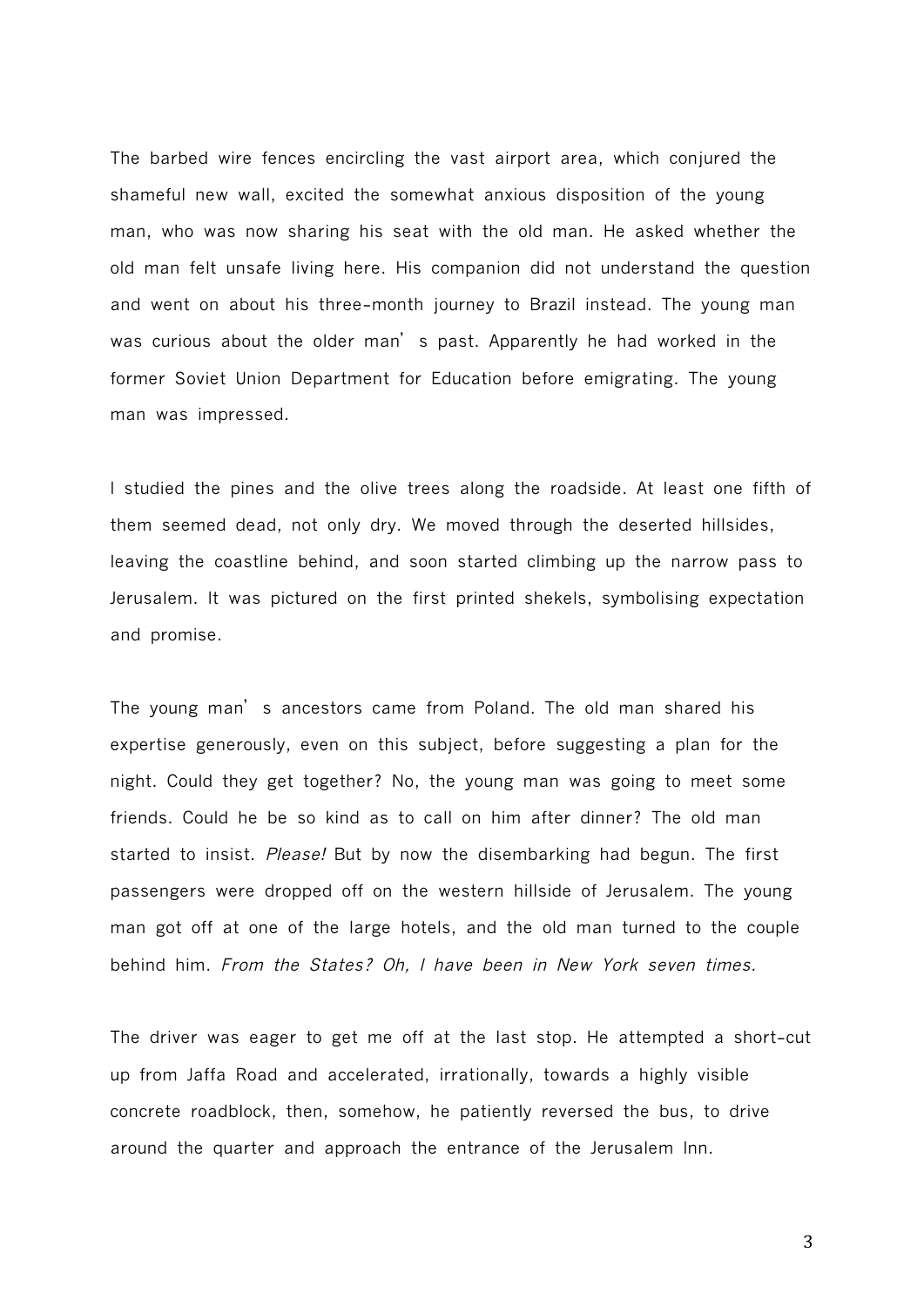Liv shouted from the balcony above: we have to hurry to an appointment with <sup>a</sup> woman from the Armenian community.

We were originally supposed to stay with the other Eternal Tour participants at the Hebron Hostel in the heart of the Old City, but after Liv had spent two sleepless nights in the cold dormitory, we decided on an alternative plan. Olaf's story about his meeting with *unmentionable substances* as he was reaching for the bathroom towel after a miserable night, added to our suspicions. After two days at the Jerusalem Inn, Liv and I would join him at a new location, the Austrian Hospice, just inside the Damascus gate, apparently no more expensive than the hostel. The others were stuck at the Hebron, as their funding was locked up in the collective Eternal Tour account. I realised that not supporting our Palestinian host put us in a bad light. We tried to act as if there were no sides in this.

The initial plan was to install Liv's kinetic artwork, Quicksand frontier understanding, in the Spafford Centre, but it had been impossible to get a confirmation from the administrators that they had a reliable plan to get the work through customs. In the end she decided to bring a smaller work and leave Quicksand frontier under-standing safely behind in Stockholm. With less installing to do, Liv had time to wander in the touristy Old City. After two days of relative unemployment, she was restless. The other artists struggled to get basic assistance to display far less complicated works. The art historian specialising in Iranian mural painting had been held back at the airport and interrogated for hours; her subject alone was enough to cause paranoia among the security staff. She was now ill in bed at the hostel. Liv gave me snippets of stories. I wanted to sit down and hear them in full, and elaborate on the details of my own journey, but we were already heading for the taxi.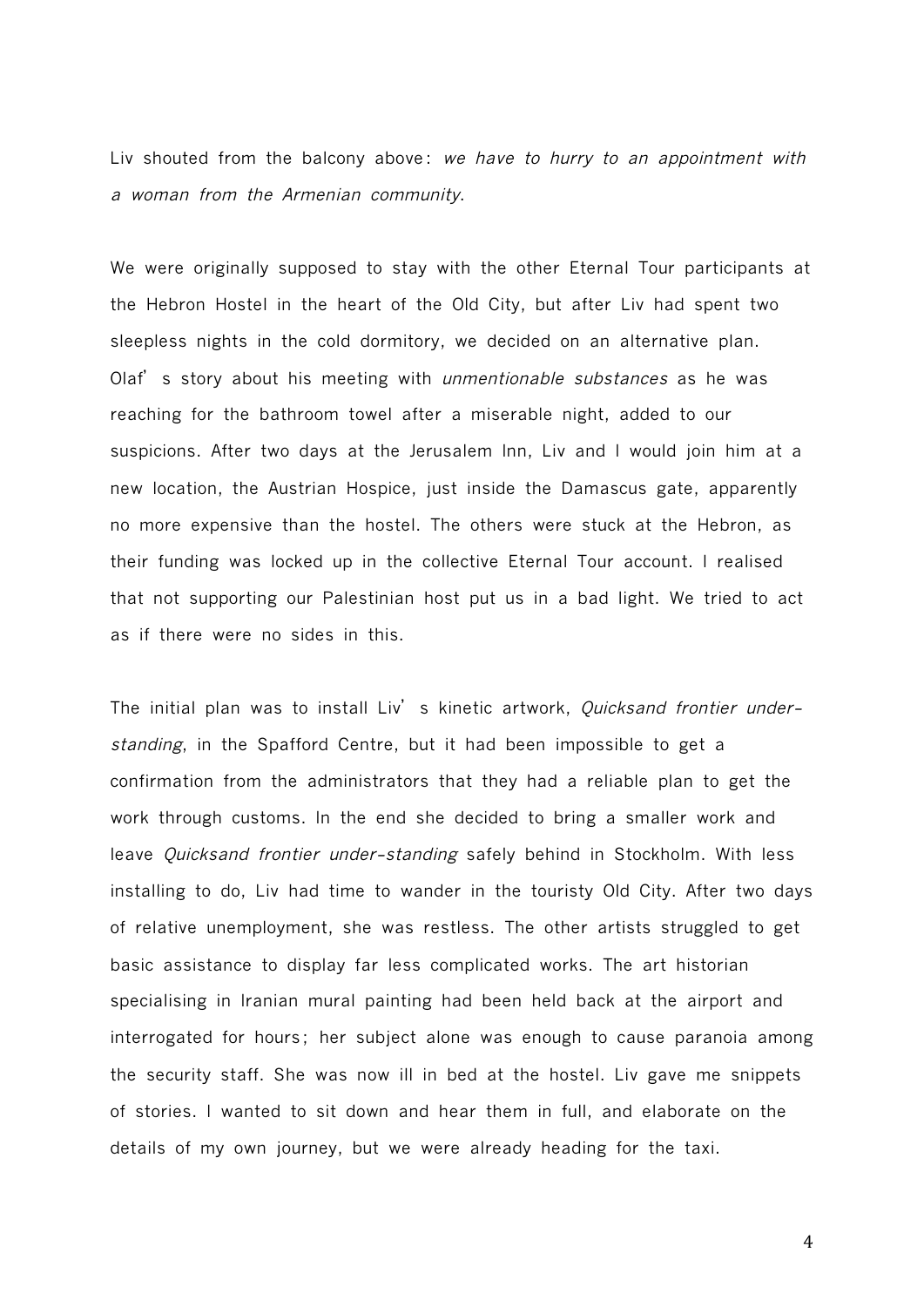In the back seat I heard how members of the organising team were discussing ways in which Hannah Arendt might be filtered out of the programme to comply with the intellectual boycott.

Tanya Manougian was having dinner with her WHO colleagues. Jerusalem appears to be awash with organisations. Tanya spotted us right away and greeted us enthusiastically. Her eyes were sparkling as she confirmed that we had visited her beloved Armenia. Her enthusiasm was contagious, even if it bordered on nationalism. The fact that she recognised this herself made it bearable. Talking to her, I could see in front of me the green mountainous landscape of Armenia, decorated with old churches. I was relieved by the position that engaging with Armenia gave us. Jerusalem is divided into the Christian, Jewish, Muslim and Armenian quarters. We are representing something that is not ours, a little off-centre, and it provides a distance.

We have a beer. Tanya leans over the table, eager to hear details of our project here. She has worked for the Armenian Patriarch in Jerusalem. I could easily picture her on the post. She is a powerhouse. We have to suppress the impulse to stand up and applaud when she exclaims: an Armenian queen ruled Jerusalem for seven years in the twelfth century!

We leave the meeting refreshed and elevated by her energy, only needing to grab a bite to eat before retiring for the night. On Jaffa Road we bump into Denis. He is dressed in a tailored jacket, his smart attire topped off by a French accent. We go to a restaurant that turns out to be—what else— Armenian, and tuck into one starter after another. The night's topics of conversation include boycotts, Hannah Arendt, and speculations about the potentially controversial gay content in the film programme, which Denis has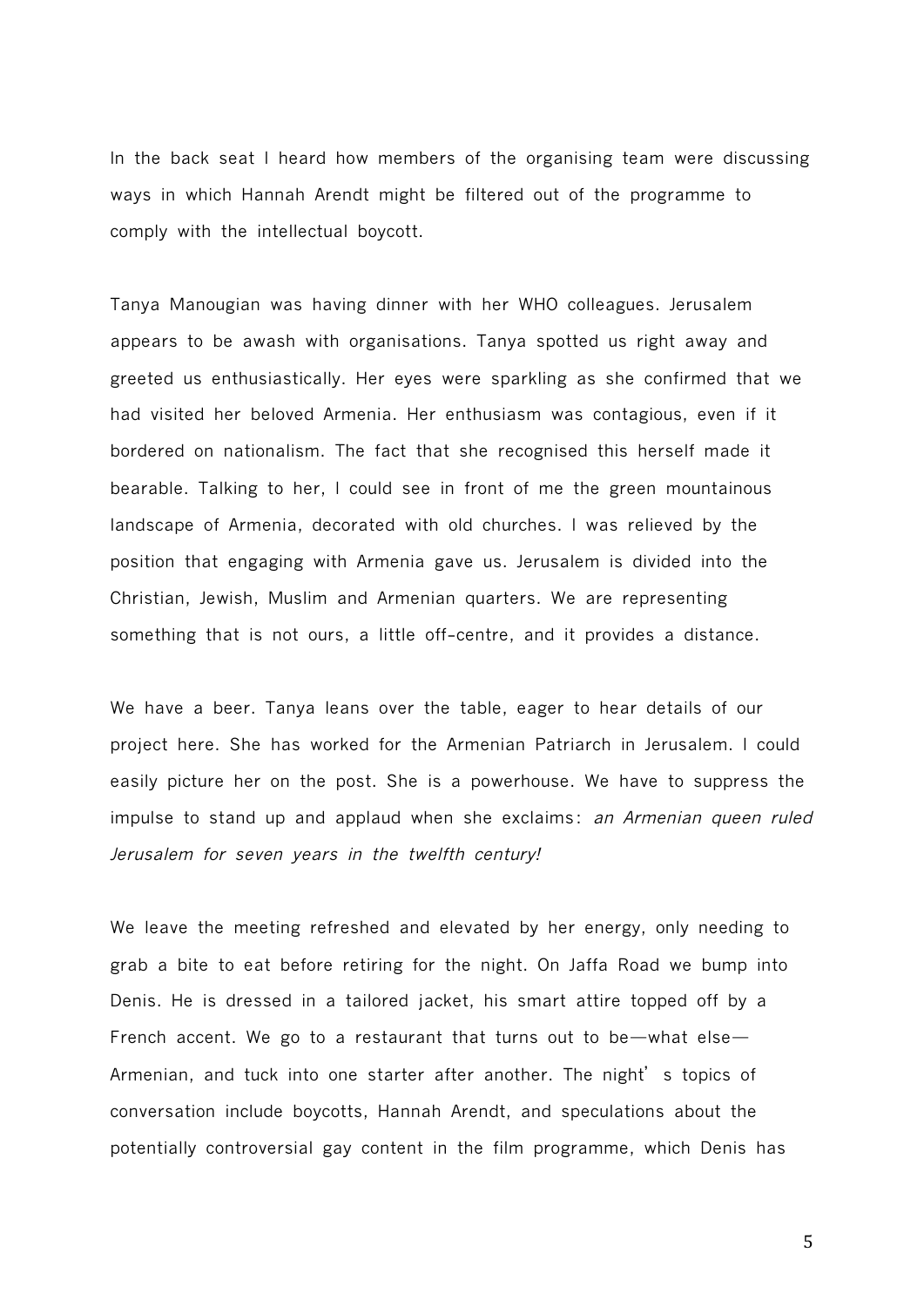organised for the Eternal Tour. We laugh a lot, letting go of the stress emanating from the headquarters at Hebron Hostel, where I haven't even been yet.

#### Sunday 5 December

We appear to have taken sides, in a strange way. Dark hats are everywhere on Jaffa street. We have breakfast in a light, bourgeois, family-friendly atmosphere before meeting up with the group to take part in an excursion that will depart from Hebron Hostel at 9am. Entering the Old City through the Damascus Gate, we join the crowd in the foyer on time. I force handshakes on the sleepy gang, not at all ready to go. The organising team is Frenchspeaking and mostly based in Geneva. They cooperate with a local Palestinian team. The core of the group, friends, colleagues and participants, know each other already. They are probably kissers rather than shakers when it comes to greeting. I don't think they are ignoring our presence on purpose, just practicing a very informal approach to being together. Some Swedes are newcomers and Giorgos is Greek. Where else would we aim for other than the small, familiar Swedish table? The local coordination team, fronted by the charismatic Jalal and the sympathetic Olivia, joins us over the next hour.

Choosing between excursions to the occupied roofs in the Old City and exploring the Silwan Valley in East Jerusalem, Liv and I go for the latter and follow Jalal through the narrow streets towards Zion Gate. At the security check there is a small scene. They will not let Jalal pass. Refusing to go through without him, we start looking for an alternative route. Nevertheless, we soon lose Jalal and I can't help wondering if he is operating with a hidden, multi-purpose plan that just partly failed. Was he not aware from the outset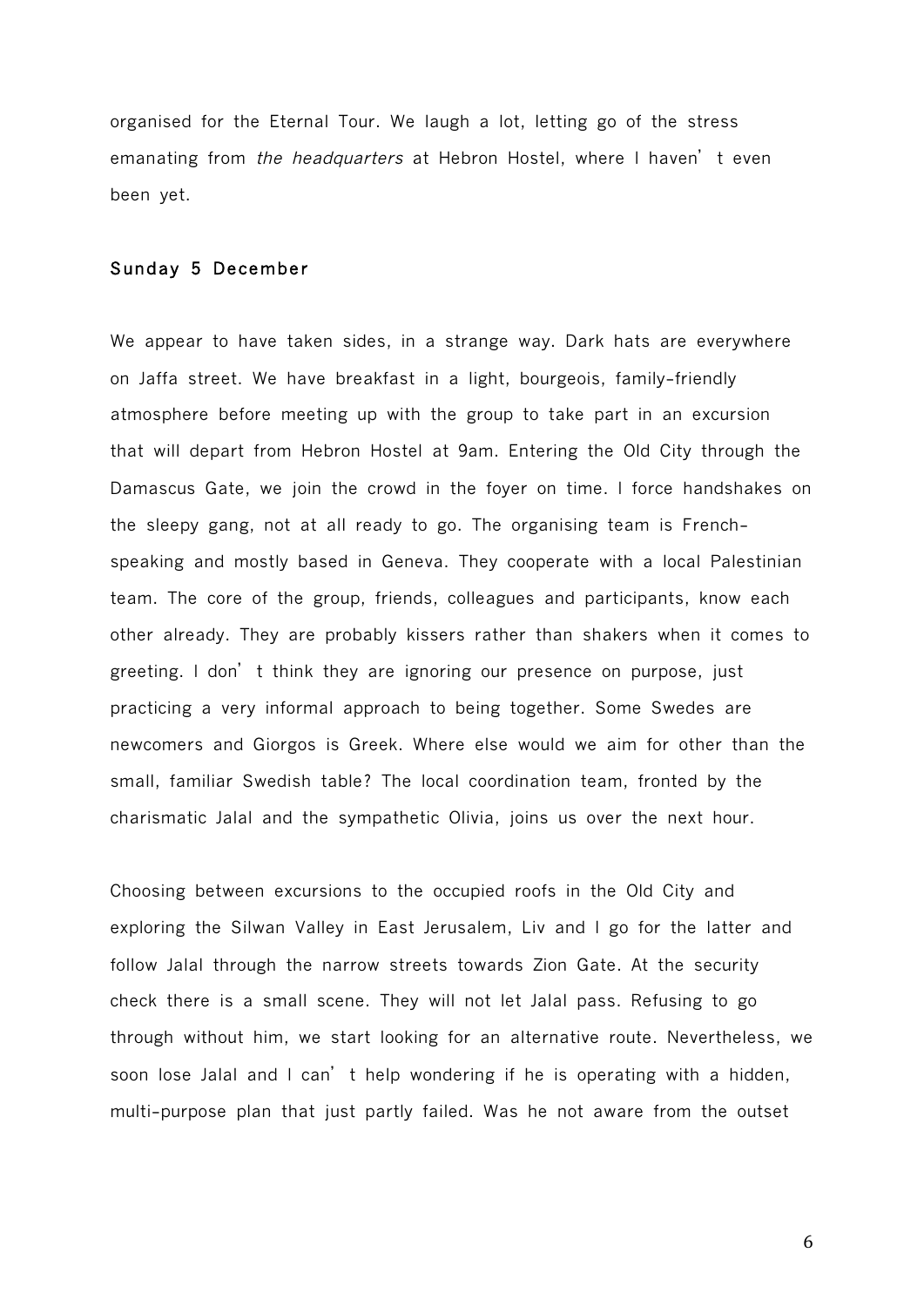that he would be stopped at Zion Gate? Had he perhaps other business to attend to elsewhere all along, expecting us to pass without him?

The village of Silwan is situated in East Jerusalem, just outside the walls of the Old City and is home to 50,000 Palestinians, as well as an increasing number of settlers. We arrive on foot, our nostrils full of dust from the excavations carried out by the Israeli authorities, and head for the Wahdi Hilwe Information Centre. Their assignment is to tell the Palestinian version of the neighbourhood's history. This is an urgent matter, as the findings of the archaeological excavations seem to exclusively support the narrative of the City of David. Caterpillar diggers rest along the roadside, taking a break from removing the landmass under the main road. The road threatens to collapse as the ground under it disappears. For now, it is only the asphalt that glues it together. Waiting for the guide to show up, the whitest faces in the group gather around a tube of sunscreen that I threw in my bag at the last minute, hoping to avoid burning in the surprisingly strong December sun. We are left to wait in a tent where the centre has its gathering place. After a while, sweet coffee is served in small cups. When the guide finally turns up there is a loud confrontation in Arabic over some misunderstanding.

Things soon settle down and we are about to start the tour. The guide takes us to his childhood playground just down the street. There are some rocks, the grass is mostly withered and a few bushes cling to the dry ground of the hillside. A fence now frames the site, separating the Palestinian locals and the recently discovered Biblical heritage. We look over the railing and study Jewish visitors in headscarves and hats. The girls have long skirts. The boys wear kippas. Some tourists follow a less rigid dress code. They appear to be American. The armed soldiers patrolling the area are watching us closely. The guide explains how settlers have moved into Palestinian homes during the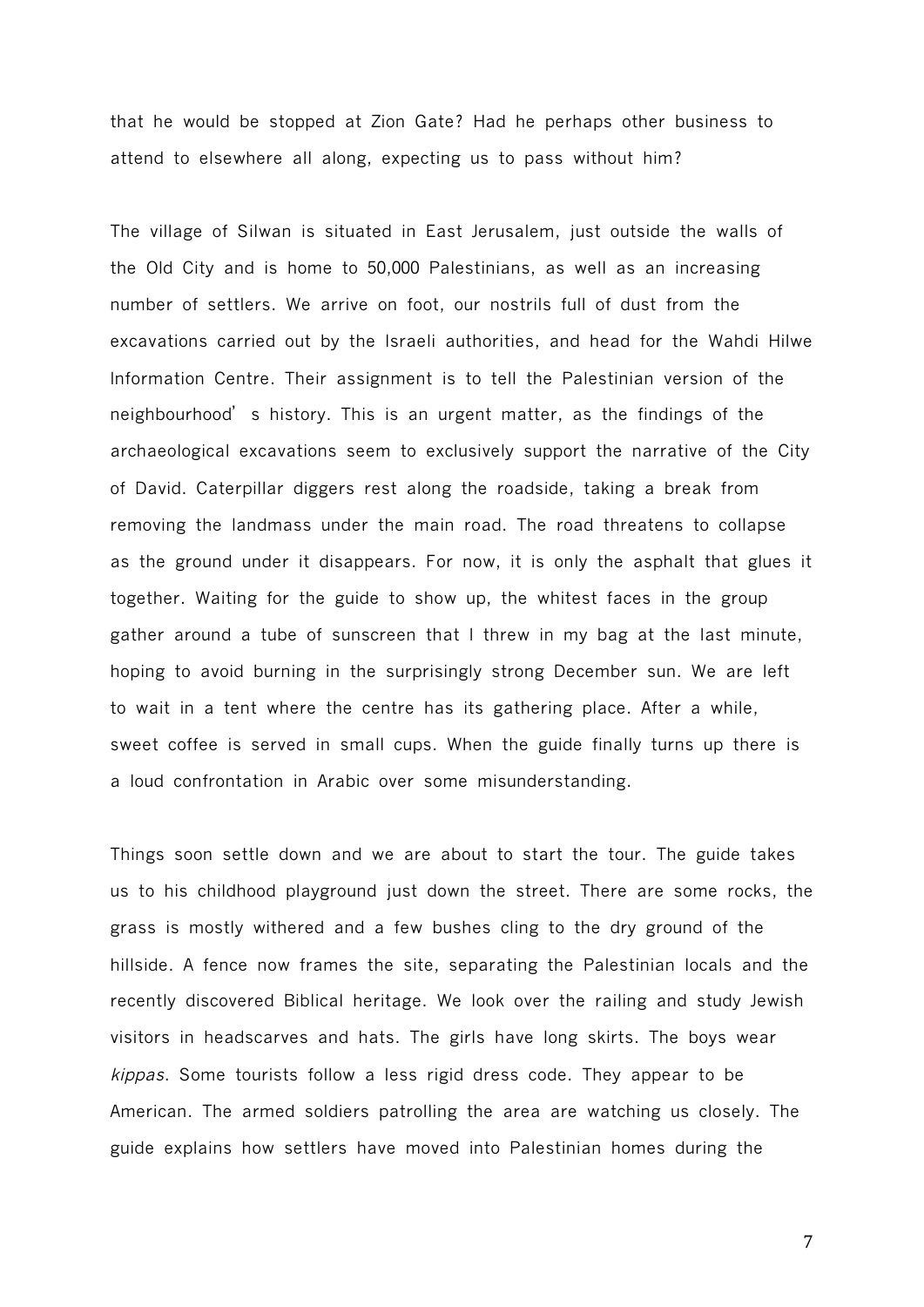owners' temporary absence. Even though the owner may win a case against a settler in court, the police systematically fail to enforce the legal verdict. He points to the bottom of the valley where an increasing number of parking lots service the tourist site. Palestinian homes have been appropriated for this purpose. The next part of the plan is to rebuild the garden where King David supposedly took his wife for a walk once.

We are behind schedule. On the way to Al-Quds University where the official opening of Eternal Tour will take place, we join some participants who have been to the occupied roofs in the Old City, and have falafels on a street corner. Al-Quds is just east of the city. Going by bus, we pass through the monstrous wall that we saw from a distance at Silwan. It is reminiscent of a dystopian Land Art project, grown way out of proportion.

The campus is situated on a hilltop. After some delay at the main entrance, we find our way to the south-western terrace where Fabiana has built an outdoor construction together with the students. The afternoon is beautiful, there is a pleasant breeze and the sun hangs low on the horizon. I take a seat by the fence, where some students are hanging out, and wait for the rest of the audience to settle on the chairs that have been set out. The next hour is deeply frustrating.

When presenting the Eternal Tour, the speakers annoyingly turn away from the audience, who mingle in groups, distracted and distanced. The translation seems random and without direction. The space disintegrates somehow. There is no centre, periphery, position, address. Nothing is public, everything is private. Where there should have been a person attracting attention, confirming the presence of others, Noémie stands alone, lighting a cigarette in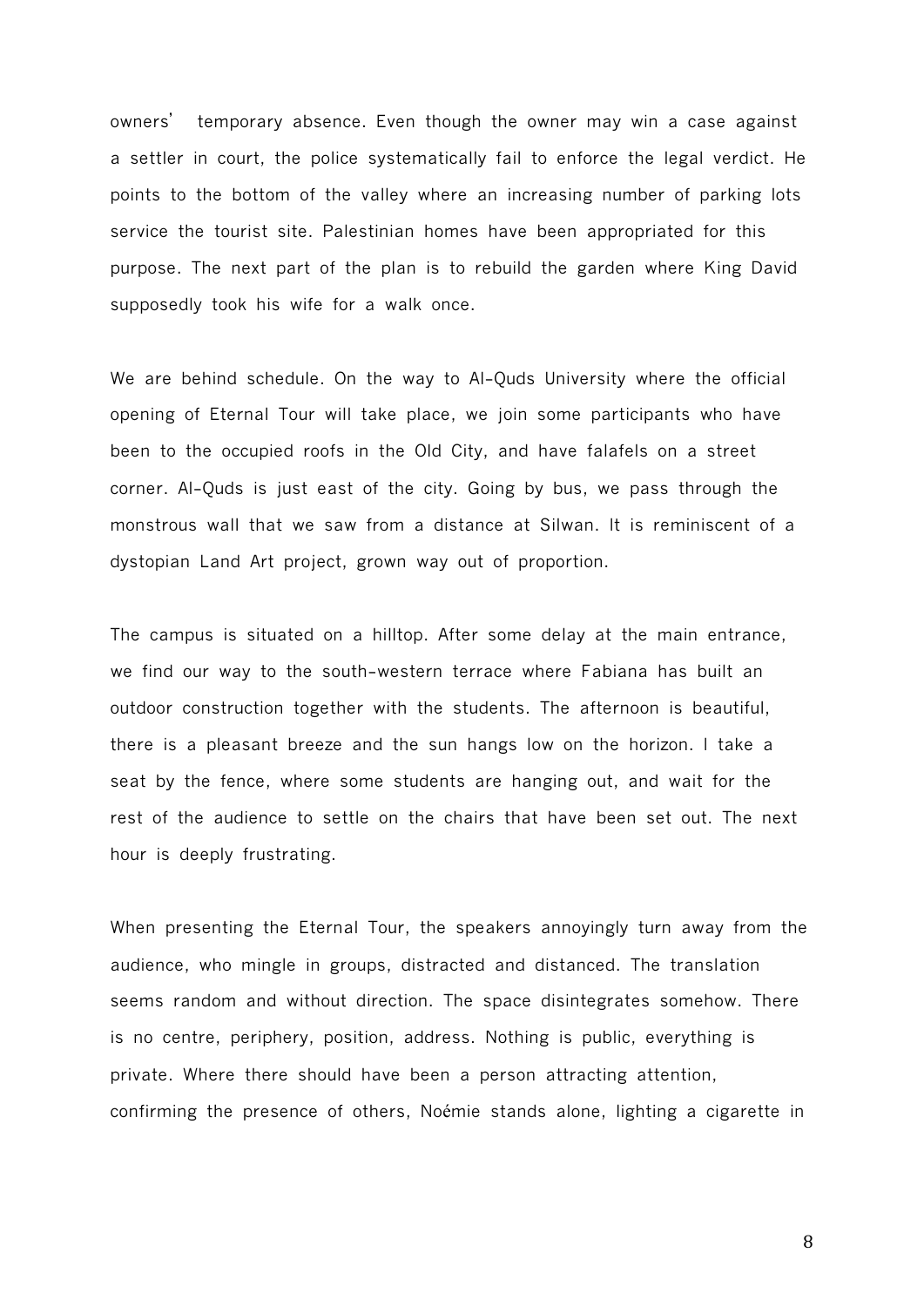solitude. At one point, a teacher asks about Fabiana's relational project: what do you expect from the audience? This might be a start. Nope.

I turn into a saboteur and start chatting with the female students sitting beside me. Manosh and I are eager to overcome the limits of language. As the collective session goes from bad to worse, the two of us get to know each other. After another half an hour with no sign of preparation for drinks or a tour of the campus, I ask her to show me around the Arts Department. We hit it off. She wants to have what I have: opportunities to travel and work freedom. I understand that she is not going to get any of these things, as very soon she will be facing a marriage she does not want.

I am dying to lie down on the hotel bed, to stare into the ceiling and process my frustration, but the day is not over yet. Further discussions at the university, the men speak, the women speak a little bit at the end about women who don't speak. On our return journey there are controls at the checkpoint, but we seem to be in the fast lane. I am used to seeing Kalashnikovs by now. Back in the city centre, unable to wait for the collective meal scheduled after the evening's artist presentations at the African Cultural Centre, Liv and I escape to have dinner.

In an attempt to adjust to the rhythm of the others, we arrive an hour and a half late for the gathering at the centre. Nevertheless, Mathias and Emmanuel, the presenters, are the only people there. We realise that we cannot go on endlessly complaining about unclear schedules, missing screws, tape and cables, but the occasion allows us to let off some steam. Our frustration is fuelled by the embarrassment of having nothing to offer the good-natured people that peep in, looking like question marks, expecting an event.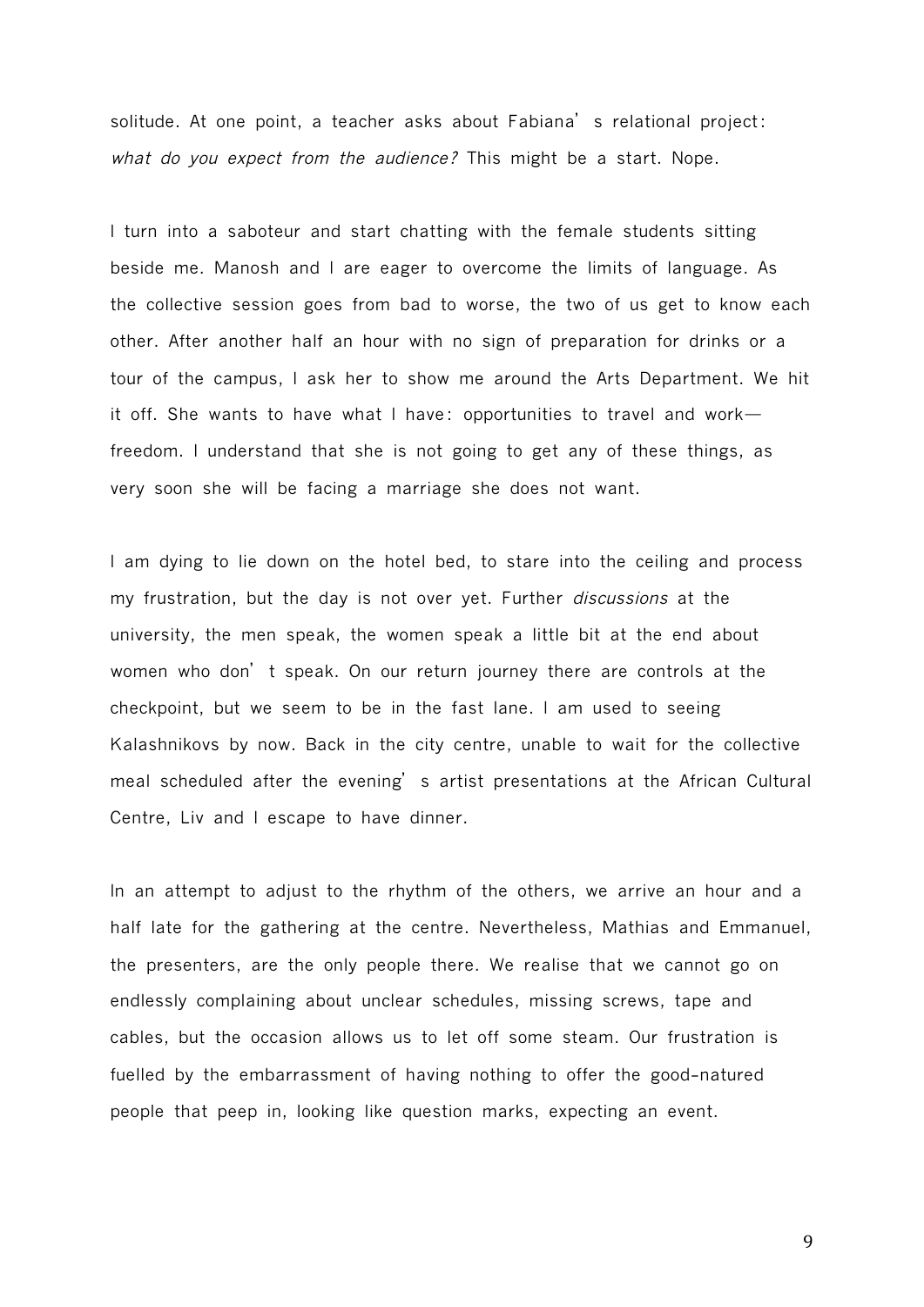Finally, members of the Hebron Hostel gang start sauntering in to find their seats in the dark stone hall. The screening of Emmanuel's film begins. Magic happens. We are in Gotland, an island in the Baltic Sea. It is summer. A group of people are left on a field with planks of wood, hammers, nails and saws. One week, one rule: no talking. Just the sound of saws, rhythmical, improvised hammer compositions. The builders point and draw in the air to communicate ideas, and participants touch to get the others' attention when requiring help to carry a beam up the homemade ladder-structure of the rising construction.

After the screening, Donatella talks about space, imagination and movement real, fictional and in-between—, the areas of research that have shaped the Eternal Tour. The inspiration I felt from the beginning returns. Mathias introduces us to his work. Photographs of a withered, amateur theme-park version of Jerusalem, built in a remote North American state and almost overgrown with new vegetation.

Escaping the Old City that fades at night to become a labyrinth of stone, we take a moment to debrief and equalise at a café outside the gates. It faces the lively main street. We will pack and change hotels in the morning, but for now the two of us need to withdraw and reflect on the world, to see it from a distance. When I was in China, the absence of this kind of opportunity drove me crazy. In Beijing, the cafés are on top of department stores, if indeed they exist at all, missing the crucial point of providing a view on public life from a close but secluded position. Even in Armenia, with its extremely sexualised public theatre, with its tattooed musclemen and women posing in high heels and war paint, a woman can sit down at a table on the pavement and be a voyeur, if she wants to.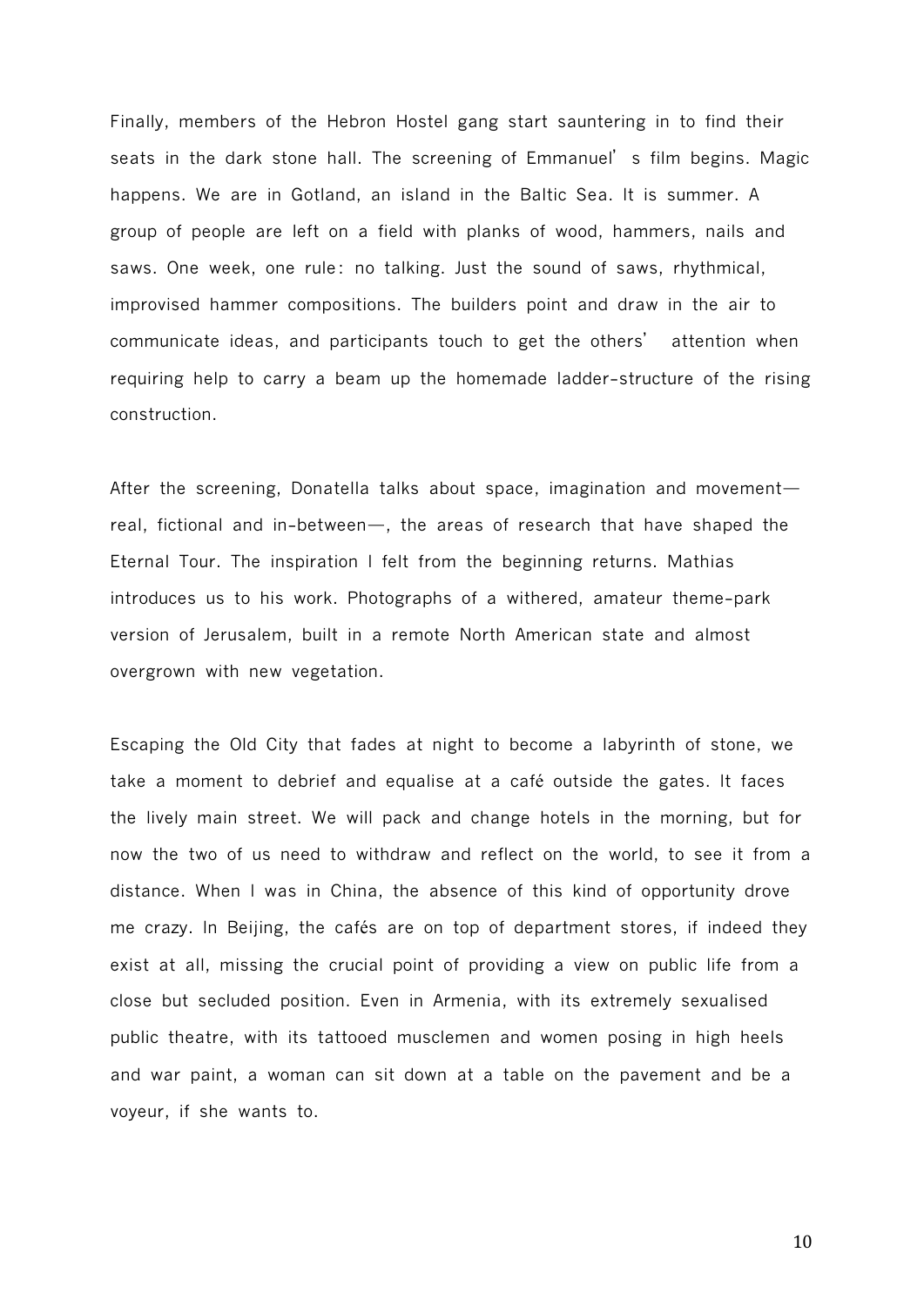## Monday 6 December

The rain finally came during the night. The air has cleared. Our thin coats are not really doing the job of keeping the humidity out as we have breakfast next door before checking out.

The first encounter with the Austrian Hospice, our new home, is delightful. Built on a plateau where the Via Dolorosa meets El-Wadi it is one of the best locations in the Old City—a well-kept fortress. Some guards camp out on the stairs in front of the building. They sit down, leaning on their elbows, slowly making way for us to pass. The door is the gate to a different universe. We enter a cellar-like staircase. On the first landing, the stairs split and lead on to one plateau after the other, where we can step out to admire the city and note how the commercial buzz gradually fades as we scale the stairs. The spacious hallways and rooms with floors of matt tiles and burgundy-coloured walls feel overwhelming when one is used to compact living.

The room has a calm, intimate feel, and a view over the rooftops. A large painting hangs opposite the bed. Simple, Abstract Expressionism with large parts of the canvas left exposed. A red line, which I would not tire of looking at, alternates between talking to different colours and points on the painting's surface. Wealth withheld from the market. Raised in the middle of nowhere above the Arctic Circle, I can only recognise this kind of aesthetic from a German detective series, which was televised on Friday nights when I was a teenager. The Austrian Hospice—wow! The aura is similar to that of Switzerland. It was peculiar how everyone seemed have an image of Switzerland in China. Why is that? I asked Dennis. They love mountains and The Sound of Music, which is set in Austria, it is true, but Switzerland is the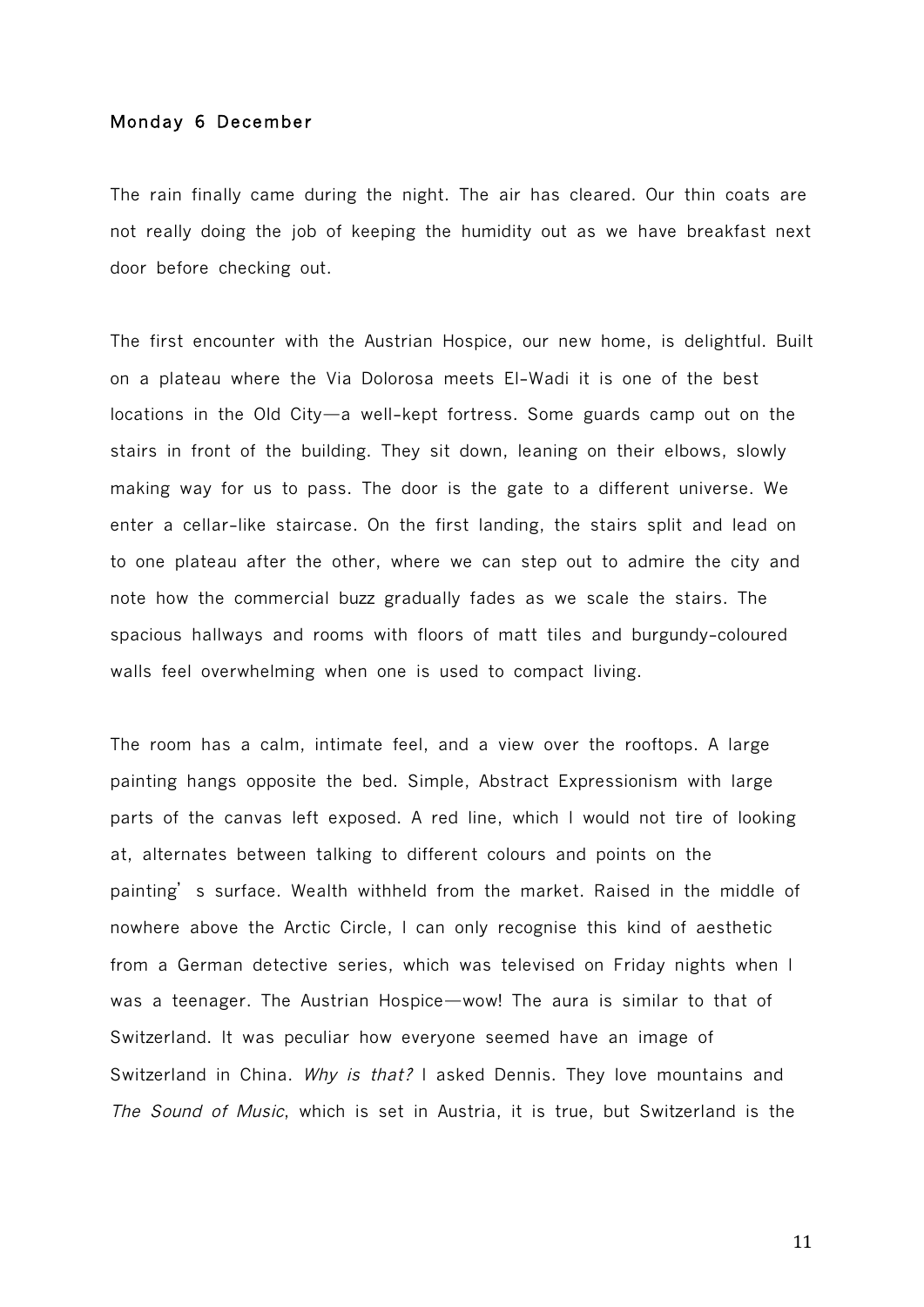destination for the Von Trapp family's planned escape. Then there is Heidi and Nestlé.

Why is it that, in the middle of the cleanliness and order of this place, perversion comes to mind so easily? The disturbing pictures of the Pope perhaps, hanging in the hallway. Why would they choose to show him in his absurd bulletproof glass bowl on wheels, posing with those doll-like women? Thomas Bernard might have been able to explain, as he seemed to have found the very Austrian landscape perverse.

I am on my way to the Spafford Centre in the Muslim Quarter where Liv has already gone to prepare a presentation of the small kinetic object she brought with her. I turn left down the commercial street. The side streets are wet and deserted at this hour. I get lost and cannot find anyone to ask for directions. It is like wandering around in Venice, on the stage set of *Don't Look Now*.

Liv's work is moving steadily. A little engine pushes around two cut-out silhouettes of the Armenian map. They are perforated with holes, overlapping to varying degrees, in a sequence that references population statistics over time. Liv talks about Benedict Anderson's studies of the construction of the imagined communities of the nation state. There are engaged questions. The Armenian Holocaust in 1915 provides a perspective, a different time and place, from which the dual categories of the present can be reflected upon. There is a nascent debate on the psychology of different collectives post-trauma. I hope we can continue the discussion, and I am looking forward to our presentation on Friday. We decide that I will introduce my individual part of the project later in Ramallah, and explain my planned floor design to be composed of rhyming names, collected from the map of the world. I am pleased with the humour in the work: Karabakh, Battambang, Chu Chang!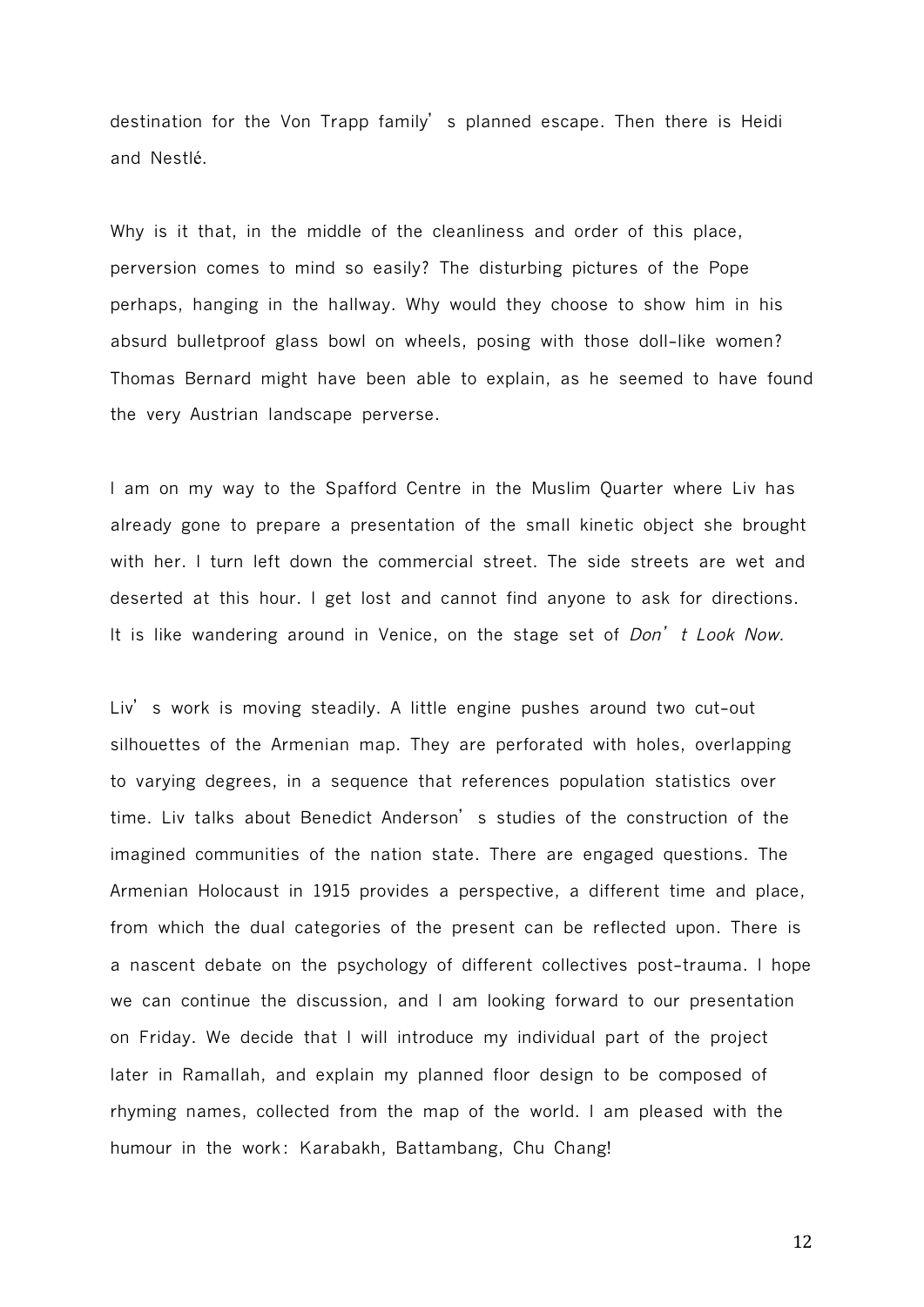Walking with Jalal on the way back, we talk about the Arabic language. I have noticed how beautifully he speaks. It is perhaps also his voice, or that Arabic has become familiar to me, having listened to it in many countries and cities over the years. At one point, the recurring features create a pleasing sense of recognition. One becomes attentive to variations. When spoken softly and mildly, the colourings of Arabic blossom. Or could it be that, for some reason, my guards were down and I was receptive? He is passionate and pedagogical about the poetic dimension of written and spoken Arabic. I become inspired to look for translated poetry. The uncle of one of the young associates of the organising team owns the Educational Bookshop, an international Palestinian bookstore, which we aim to visit.

We are heading in the direction of the Redeemer Church where three guys, constituting the artist collective KLAT, will hold their event. The extra time allows us to disperse into smaller constellations. We try to have lunch outdoors, but it is chilly. The tables and chairs are wet from the rain and a small portion of bean soup is not enough to warm us up.

KLAT has built a stone cairn in the intimate courtyard of the old cloister of the Redeemer Church. The trees in the courtyard have large leaves in a saturated dark green that seems to have deepened from the night's rain. The church is made of soft yellow bricks, like most buildings here. Seated on one of the stone benches framing the courtyard, I catch a glimpse of a lizard on the ground. We help to dismantle the cairn and carry it up to the roof, where they will rebuild it. The joint physical effort warms everyone up and makes us cheerful. Spirits are high as we collaborate on manoeuvring the stones up the narrow staircase, leading up to the large roof of the building. The skies are getting brighter as well, and a soft yellow light is beginning to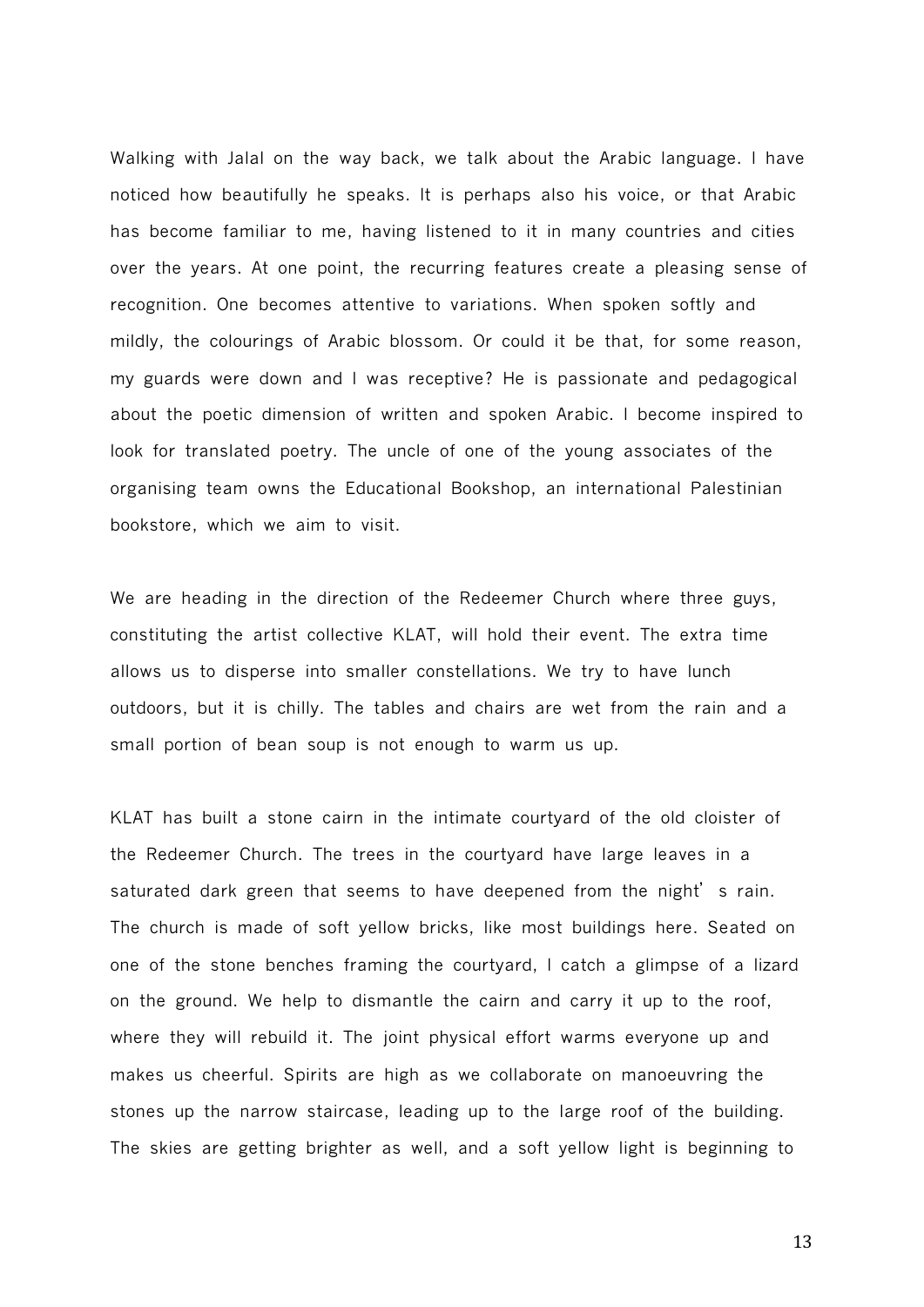warm the bluish tint in the air. We have a view of all the rooftops of Jerusalem from here.

The neighbouring roof has just been occupied and is secured with a new fence. Soldiers are patrolling it, and Orthodox Jews are coming over the rooftops to attend to some sort of meeting in a recently established community space. The Lutheran priest of the Redeemer Church is nervous that they will expand onto his roof. The weight of new building mass would threaten the supporting construction below.

The three guys from KLAT are rebuilding the cairn on our side from the stones we have carried up. The crowd gathers around the three fit young men working on their construction, adding stones carefully until a small pyramid finally points ambitiously towards the sky like a sharp spire (!).

The priest—film star handsome in his tweed jacket and flushed pink cheeks gives a small speech following a presentation in charming French-accented English by the KLAT spokesman. There is a spontaneous outbreak of collective laughter at the priest's joke about switching faiths, since the building of the cairn last night seems to have been more successful in bringing rain than his own prayers.

Obviously, they have become great friends and I imagine the group fosters relationships with lots of people as they travel around to carry out their constructions in remote places in the desert and elsewhere. Building things together. Fabiana constructed a kiosk at Al-Quds. I like building. Together. I just cannot make up my mind about what to build. Shelters perhaps? But where? That seems to be the question here. You cannot set foot anywhere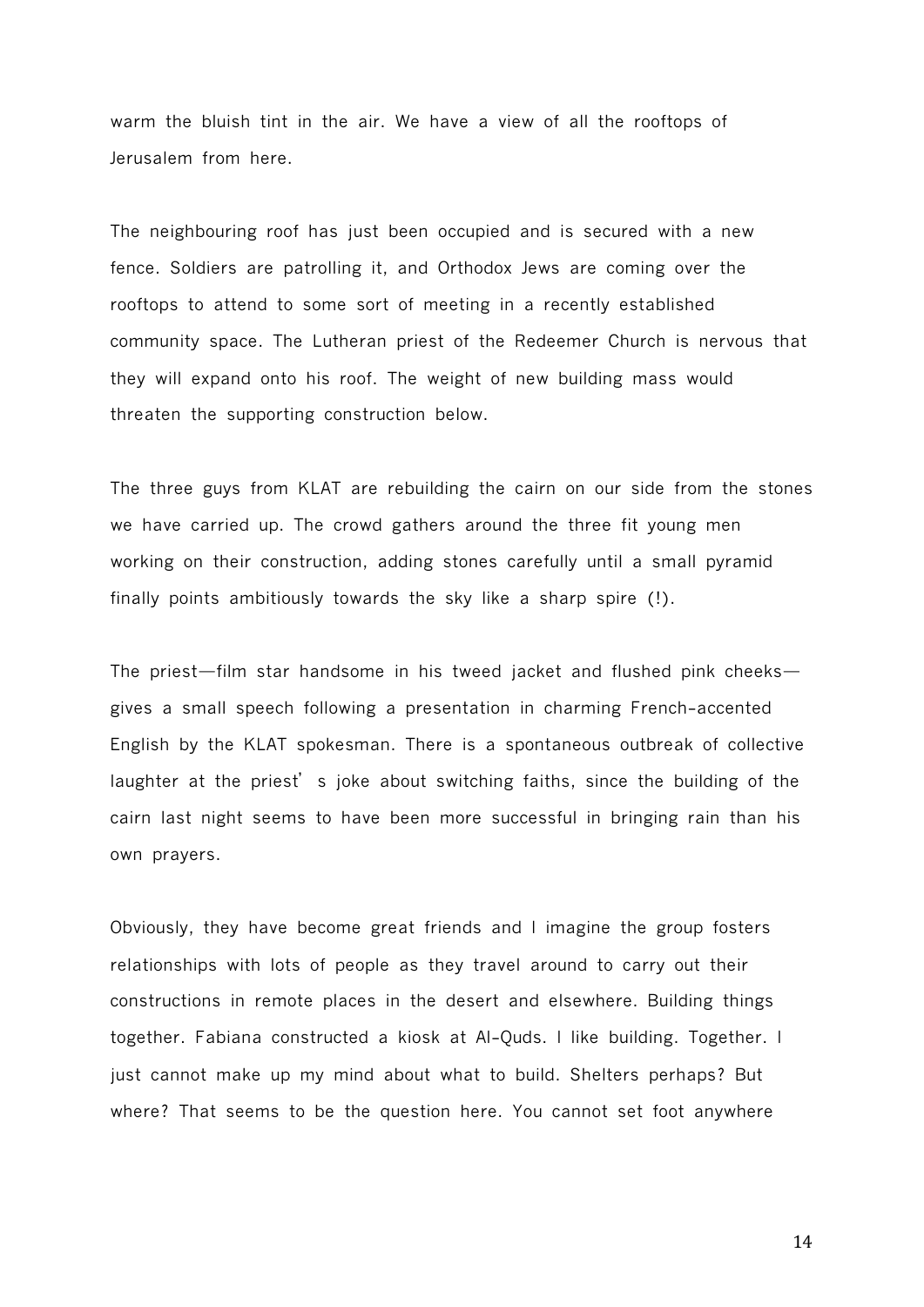without it being some kind of territorial statement, building low and wide would be the greatest insult of all.

At night we gather at the Spafford Centre again, and, for the second time today, Arabic culture opens itself to me. Wissam Murad is extraordinary on his oud, alone on the stage. What is happening when your body simply merges with the tones of an instrument? The organising team have pulled themselves together and made an extra effort to do a proper introduction, compensating for the failure of yesterday. Only the dinner that evening ensures that constant mood swings remain the refrain of this journey. The French are by now far too exhausted to speak one more word in English, and perhaps so am I.

#### Tuesday 7 December

Breakfast is served in the cellar of the Hospice. A nun meets us in the doorway and leads us to a table that has our room number inscribed on a steel plate. We share it with an Italian couple. They are very smiley and positive, delighted to meet us—and we them. We do not know how best to organise ourselves around the small tabletop. Then we queue for the coffee machine. A woman controls the button just like elevator attendants did in the old days. At my hotel in Cairo in 2006, a man had this job. You had to tip him, and get involved. Is he happy with the sum? He looks moody today. Is it me? The nun is bevond bribery. She just wants order.

After breakfast, we work on our presentation. The café on the entrance floor has apfelstrudel, white wine and Wi-Fi, and a door that opens onto the terrace garden. Giorgos, the only Greek participant, has already discovered this escape and has installed himself at a table with his laptop. He needs space too, and suffers, like the others, from the lack of privacy at the hostel.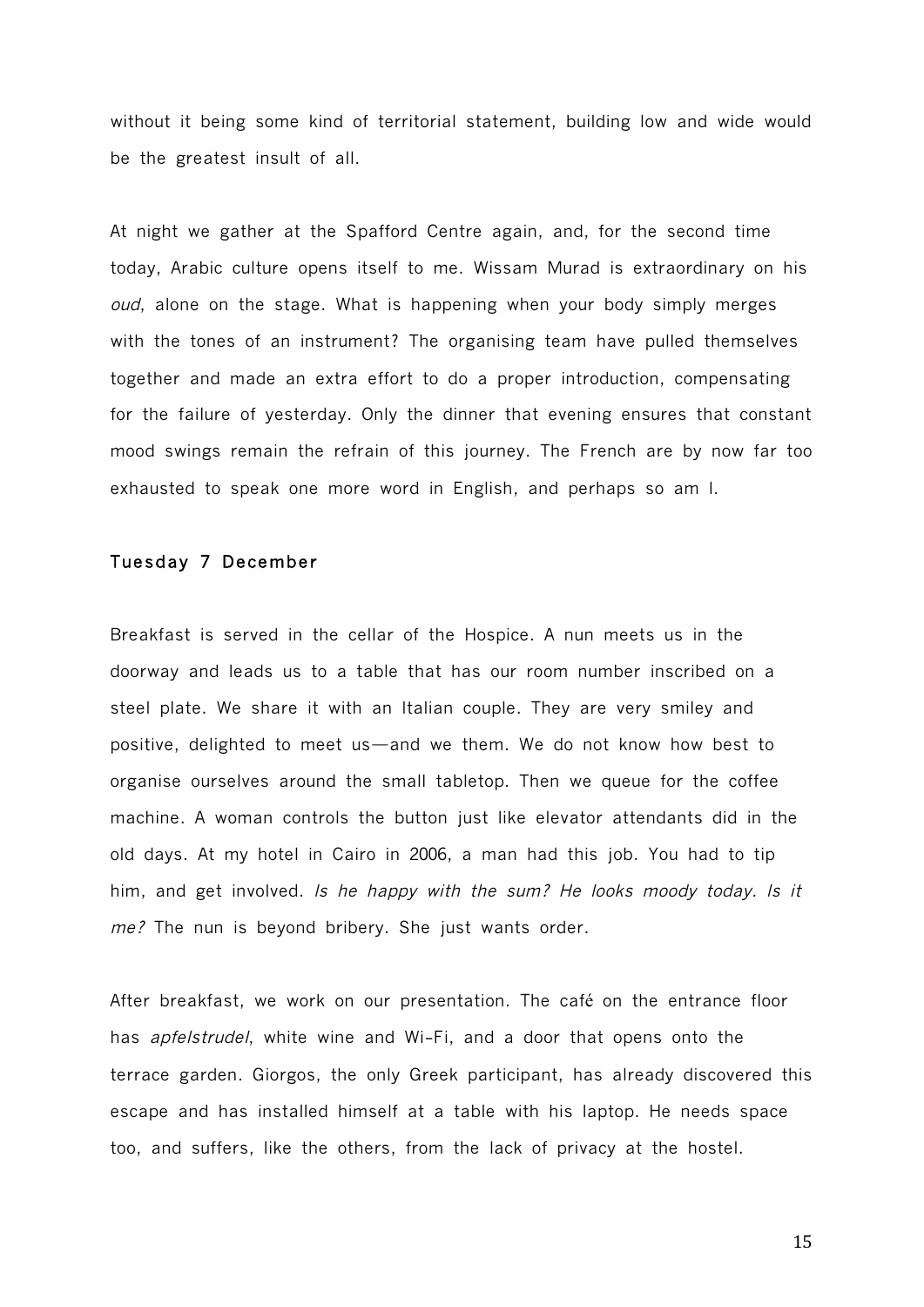Olaf is on his way to the workshop at Al-Quds . They are putting spokes in his wheels. I do not know exactly how to interpret his insinuations and gestures. I am so curious about what is going on in that institution, and elsewhere, but I have a growing sense that I am never going to find out. Things are kept out of the conversation, not by him—Emmanuel and Olaf argue constantly, Olaf, the established liberal against Emmanuel, the leftie in opposition—but the others will not speak, not publicly.

Liv and I walk up the Via Dolorosa. The main streets are like bazaars, but when you get away from them, the stone quarters are surprisingly deserted. I bargain for sandals. I have discovered that I have it in me to play the part of the desired challenging customer. There is handmade Armenian porcelain, woven rugs in blue, red and green, jewellery, silk and cashmere. The most entertaining tourists are moving in large groups, dressed in yellows and greens, with turbans—what can they be, Coptic Ethiopians perhaps (descendants of the Queen of Saba)? We head towards the Jaffa Gate where the Swedish Christian Study Centre is situated. We ring the bell on the busy street just outside the City Wall and are let in to the ascetic, calm inside. Narrow stairs lead to the second floor where there is a spacious room with meter-thick walls and large, arched windows with window seats. The books are arranged according to subject. MIDDLE EASTERN HISTORY. PALESTINIAN HISTORY. JEWISH HISTORY. ISRAELI HISTORY. THE ISRAEL-PALESTINE CONFLICT. This is exactly what I need! I delve into the books and end up in the beyond section where I start to read Miroslav Volf's The End of Memory: Remembering Rightly in <sup>a</sup> Violent World. A Croatian living in Los Angeles, his questioning of the demands for an identity is a refreshing and constructive approach to conflict. His thoughts on interconnectedness are reminiscent of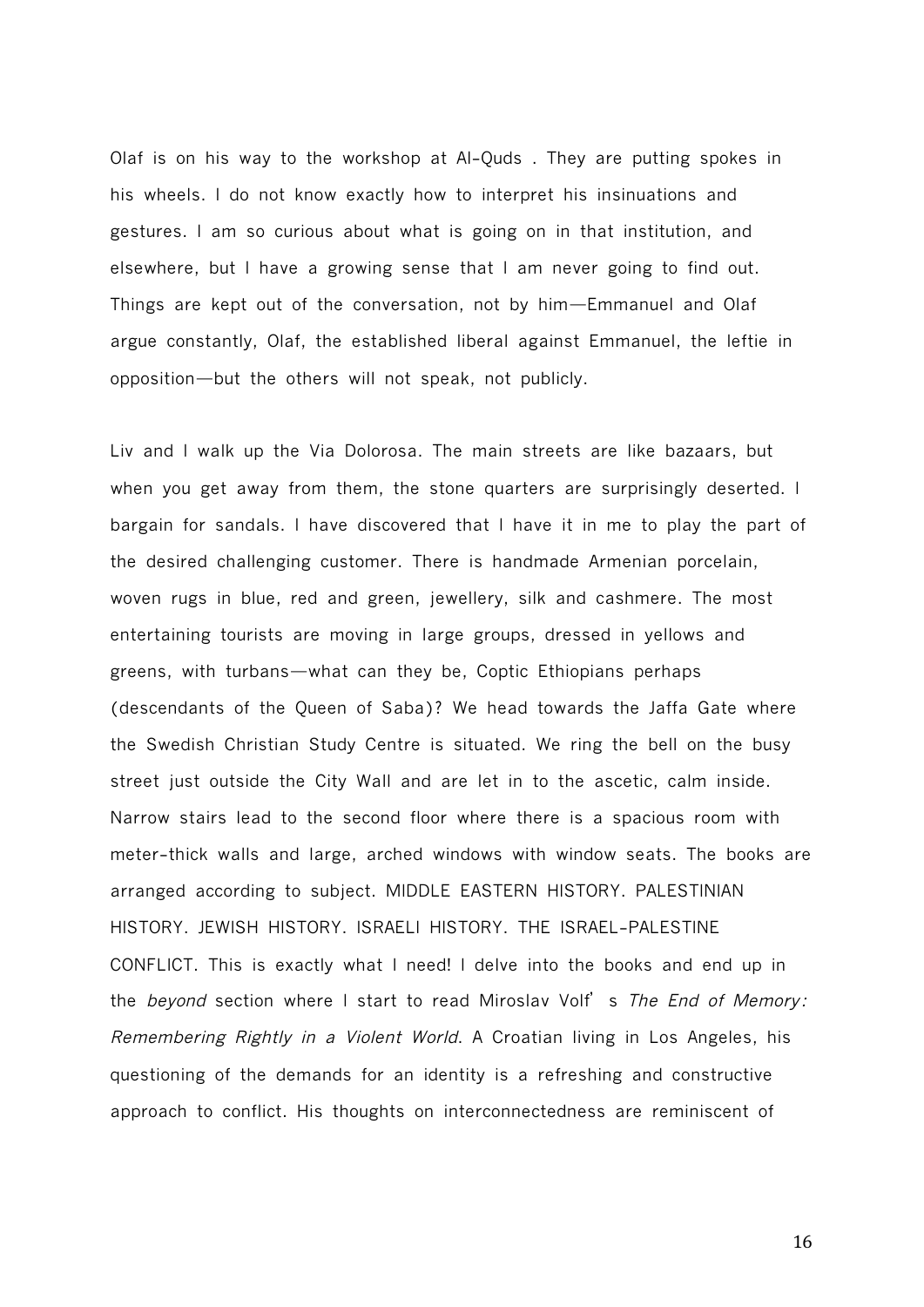Thich Nath Hanh, whom I like reading. We photograph a dozen title pages in the library for future reference.

Then we go to eat at an Arabic lunch bar. The pita bread is freshly baked. The crispiest green pepper I have ever tasted arrives with a plate of hummus soaked in olive oil and topped with roasted pine nuts. We drink mint tea.

Al Hoash, where the evening's programme is due to take place, is situated outside the city gates on the north side. It is an exhibition composed of works by Palestinian artists. Passport photos by Omays Salman's flip over every time the fan blows in their direction, to flash their backsides, playing with the concept of a second identity, which was forced on many Palestinians after 1948. Majd Abdel Hamis has built a mosque from painkillers. In his film, Hassan Daraghmeh waits at a bus stop, following his plan to reach the sea.

We are supposed give feedback to a camcorder, which will be played for the artists who live in Ramallah without permission to visit Jerusalem. Luckily, one of the KLAT guys reacts spontaneously to the absurd arrangement. Why create a situation where someone who is unable to move is also denied the possibility to respond? Olivia is the curator and her reaction is also swift as she suddenly realises the passivity this arrangement imposes on the Palestinian artists.

Instead of going deeper into a discussion, which would have been a possibility at this point, the group starts to disperse. On the way down the stairs, there are plans for adjustments to tomorrow's schedule. The only opportunity to find out what's going on, if you do not move with the group every hour of the day, is to eavesdrop on their conversations. I long for transparency and the independence that comes with it. It gets on my nerves not being able to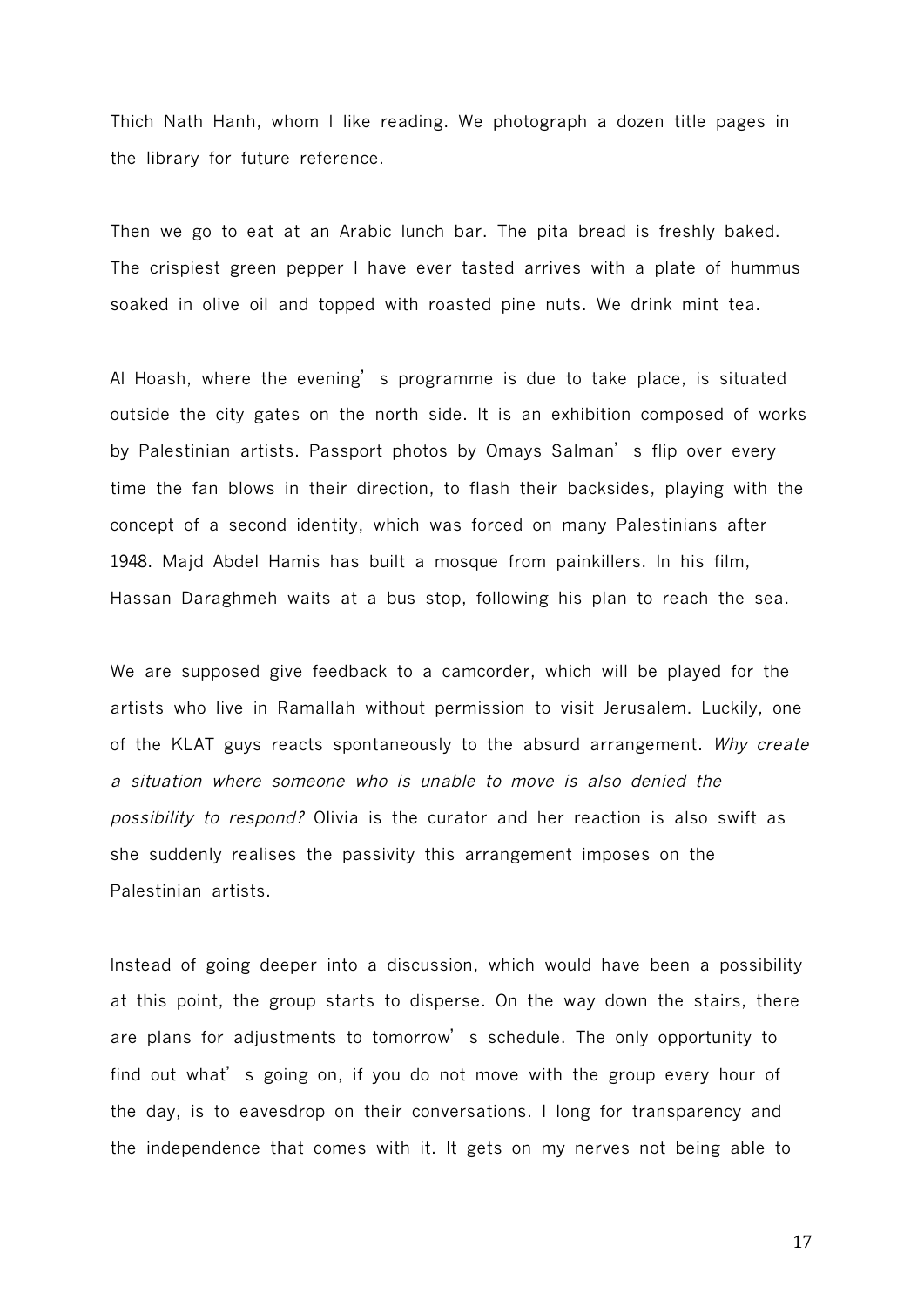decide my own movements according to accessible information. We do have a blog. Why don't we use it to distribute information? Isn't there an audience in addition to us! I make the suggestion, but I realise the structure is already set. The activities have been under-communicated for a while now out of fear of the Israeli authorities, I understand. But I doubt whether this has been debated or reflected upon. The approach seems partly unconscious with an element of guerrilla romanticism. Whether the threats are real or not, we are not going to find out, or even discuss. Discussion takes some elementary choreography of speaking and listening, which we are not performing.

The dinner nightmare repeats itself, but at least at a different location this evening. In a land of delicious, cheap food we have dry chicken breast with tinned peas, accompanied by fatuous conversation. I guess this is just the warm-up. They will carry on until late on the roof terrace at the hostel. I retire with my early bird predisposition.

## Wednesday8 December

Liv has left for Al-Quds where there is a presentation of Gabriele Oropallo's workshop. The students' work on stories about This Place sounds interesting. Aline SchIaepfer's lecture on Samir Naqqash, an Arab-Jewish writer, is censored by Al-Quds. She will, instead, speak as part of tonight's program at the Spafford Centre.

I stay put. Olaf and Liv laugh at my constant need to stop to stare and think in this environment; to me their speed is a mystery. Later, I go out to find the lunch place from yesterday, seeking the pleasure of repetition. It is the season for pomegranates and I want to try the fresh juice that I have seen people sipping on the street. A rotund Jewish boy has lost his group and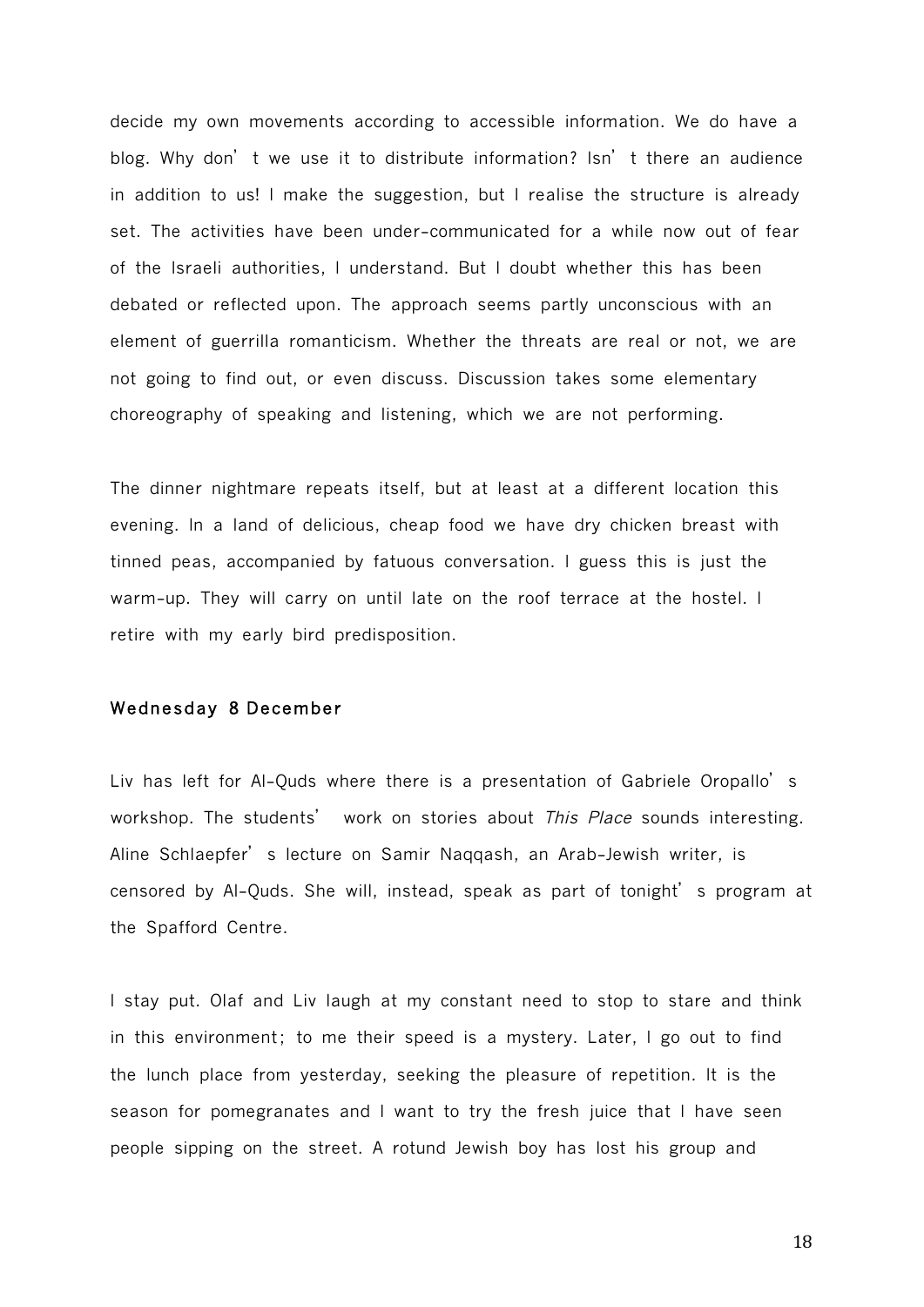stares, teary-eyed, up at the faces of grown-ups for help. Different parts of my brain work simultaneously on different responses. The rationalist looks cowardly into the future, thinking what can <sup>I</sup> possibly do to lead him in the right direction? The other part, also a coward, stands passively; creating a distance between myself and the heartbreaking innocence and helplessness that resonates in my heart. I walk away, moved and shaken.

In the hummus restaurant I spread out my map on the melamine tabletop to locate sites to see before we transfer to Ramallah on Friday. I have two glasses of freshly made pomegranate juice before the vegetable plate and hummus arrives. A young couple from Tel Aviv sits down with me. They have come specifically for the food and I discover that the simple lunch restaurant has in fact won a culinary award.

By now my spirits are in balance again and I could go on by describing the brilliant lectures at Spafford, but in between there is another cold shower. Making my way up the stairs and entering the yard where the audience/participants are starting to gather, I have my most serious confrontation with backs so far. Everyone I turn to looks away and widens the space between us. What is the matter with these people? Each person is, actually, nice individually, but the group dynamics suck.

After the film programme, Donatella and Nadia present their interesting research on the staging of a media event around the Eichmann trials, focussing on the role of the sound- and bulletproof glass cage, built for his appearance in court.

Am I mistaken, or did some Palestinians leave just now? Between the lectures, I gaze behind me to find that none of them are present. Aline's talk is about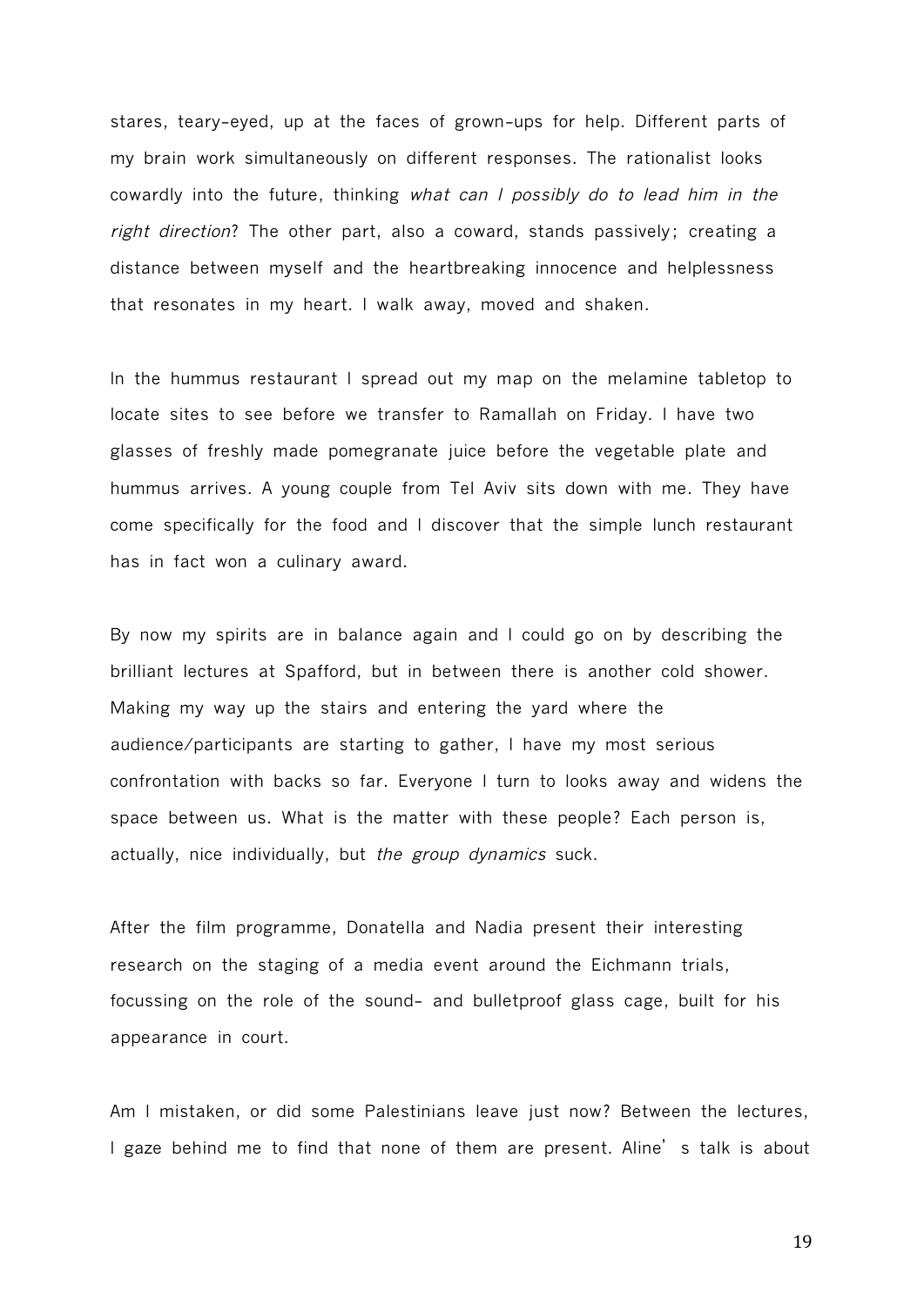Samir Naqqash, a Jewish writer, who grew up in Iran, writing in Arabic. He had a troubled relationship with the Israeli authorities who forced the family back to Israel in the 1950s, but continued to deny him full rights of citizenship. His refusal to give up the Arabic language seems to have played a part in his fate, in addition to his insistence that the Jewish people also have an Arabic history. The Arabic Al-Quds University added to the absurdity this morning, when they refused to house the lecture on Naqqash, based on the Jewish part of his identity. What a loss they created for themselves. The famous Naguib Mahfouz described Naqqash as one of the greatest authors writing in Arabic.

Enrico Natale's lecture on botany and colonisation is hilarious, while Alice speaks in an academic, but engaging way on the subject of contemporary, political Iranian murals, which she compares to their counterparts in Ireland. The thinking behind this nomadic festival unfolds itself to me. The publication will be great, for sure. It is the spatial manifestation on the ground that creaks. We round up the evening at Mehbash Restaurant again, where the water pipes gurgle and one presentation supersedes another during the meal.

## Thursday9 December

I had a Skype meeting with Els Roelandt, the editor of A Prior Magazine, today. I told her about my need to write about all this, and am thrilled at her suggestion that my idea for a diary can form the artist's pages for the magazine. It is ideal. I must have unconsciously planned it.

I walk down El Wadi, glancing curiously through the dark alleys to the left to catch a glimpse of the Temple Mount and the Dome of the Rocks. At the end of each side street, I can make out some low trees—a paradise garden bathed in sunshine. I am approached by a man and informed that non-Muslims are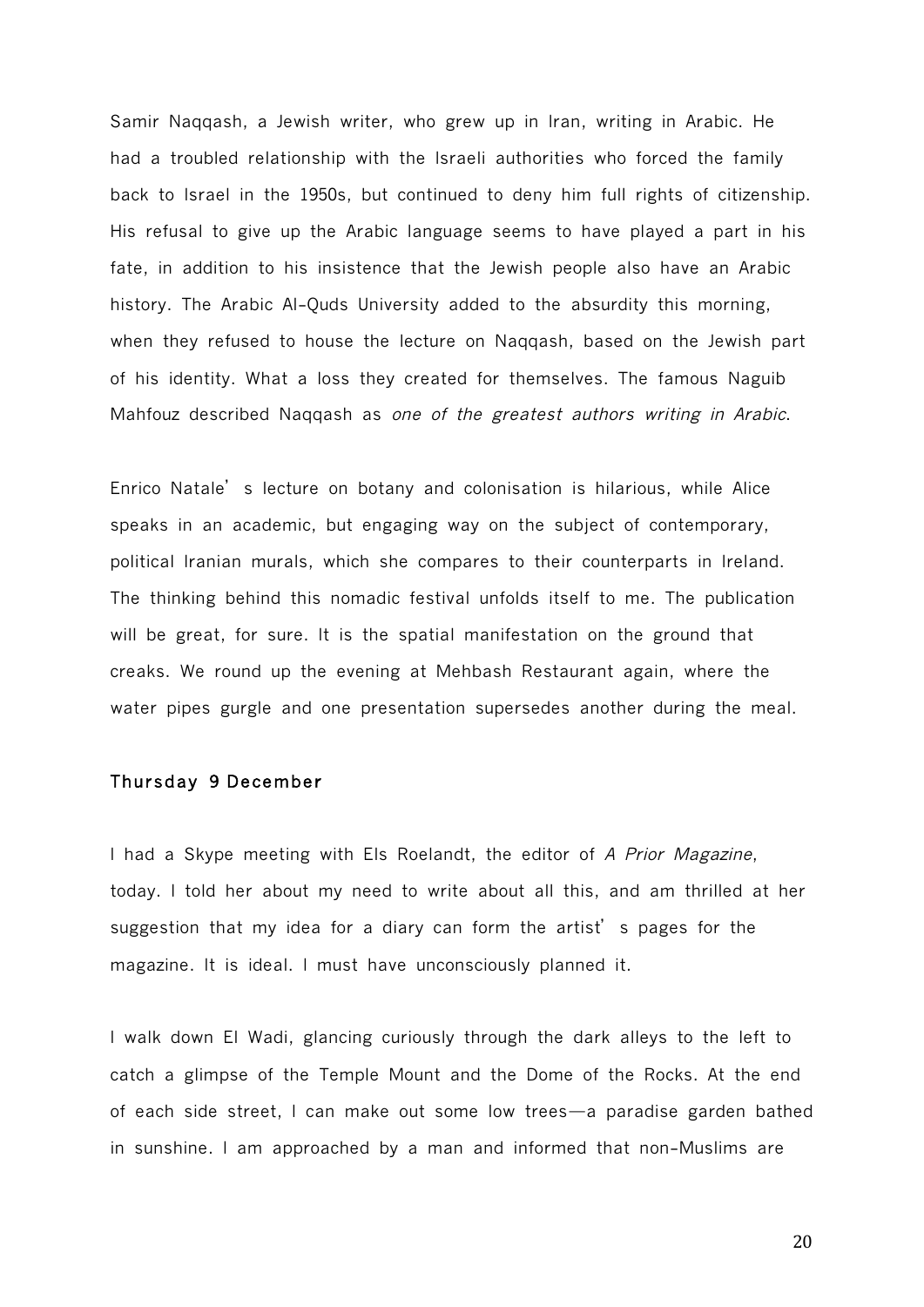not allowed any further. I proceed southward instead, where, after major security routines, I am let in amongst the visitors—mostly Jewish—to the Western Wall. A fence divides the area and ensures that women and men do not mix. Confused at first, I misread the situation, but am firmly corrected. In the middle of the female crowd, women stand immersed in their holy books, rocking rhythmically while reading aloud. The dress code is dark and covered up, conservative. Some younger girls stand on chairs to spy on what is going on over on the men's side. There is a concerted movement of people approaching and backing away from the Wall. Literally reversing! One should not turn one's back to the Wall, I read. My oh my, what an object of worship to choose, the remains of a demolished temple, the wall as a symbol of separation, a dead end—and you can't even turn your back on it.

Tumbling out from the heat of the square, I continue walking until I find myself at the entrance of the Church of the Holy Sepulchre in the Armenian quarter. I overhear a guide pointing out the bench where, for years, the Muslim doorkeeper in charge of the church keys sat, an arrangement that prevented disputes between the Christian sects over the *holiest site on earth*, the tomb of Christ, although this is not quite certain. Inside in the candlelit hall people are leaning down to touch the Stone of Unction that commemorates the place where Jesus' body was prepared for burial. Further inside, I circulate around the chapel containing the tomb, a tiny building placed under the enormous dome that's letting in sunlight at the top. In spite of its monstrous proportions, the space has some of the intimate ambience of the small onion domes on the steppes, owing to its sparse lighting and the incense vessels swaying in chains from the hands of the priests. It is a kind of secluded atmosphere that I think of as inspiring thoughts on the outside. That said, I reject the kind of spatial obsession with a point in the universe that is somehow nothing except its own singular fixation. The holiest place on Earth is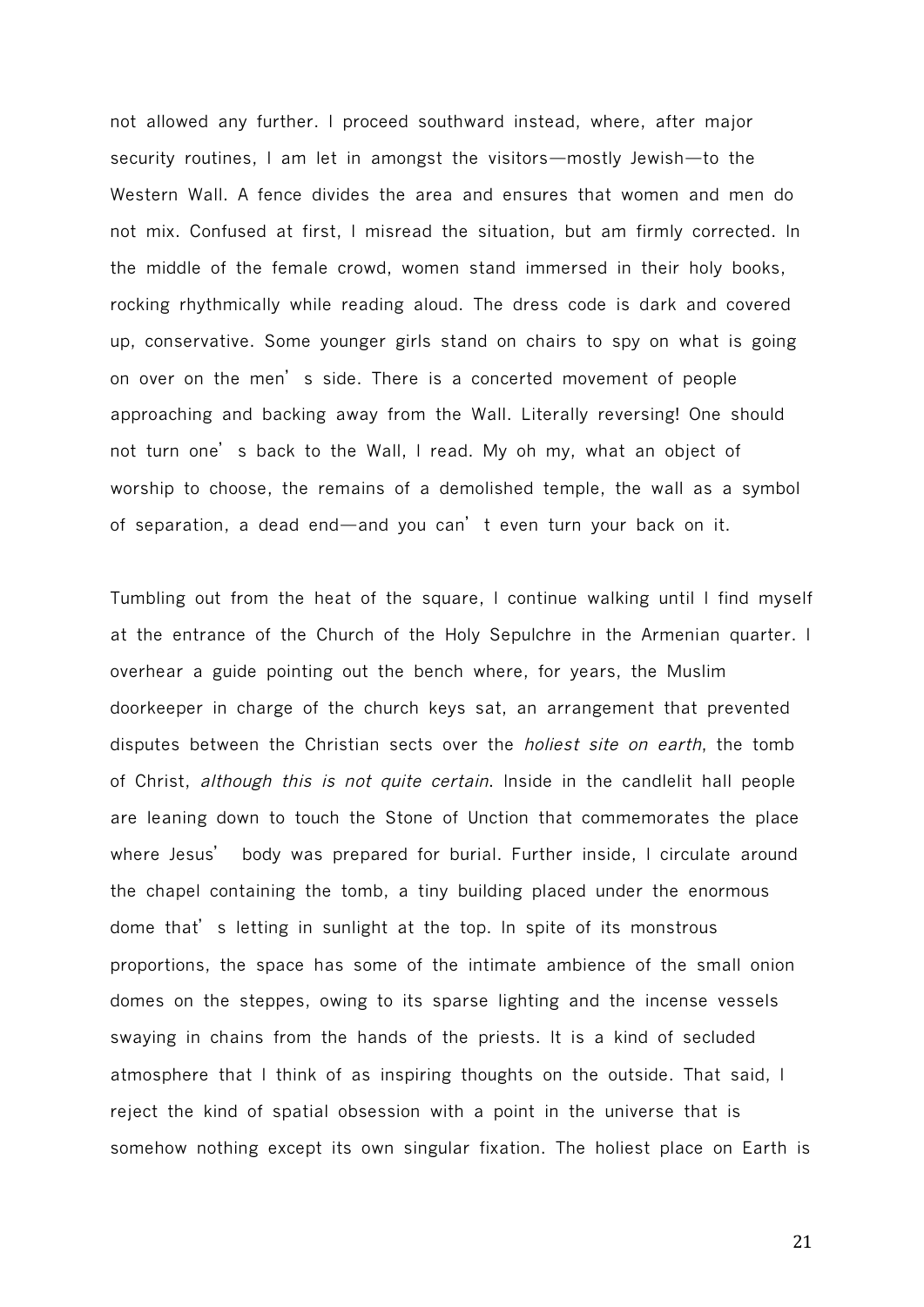a grave. Like the Western Wall, it is linked to grief, loss and identifying a victim. What a miserable faith.

In the afternoon, Liv and I visit the Educational Bookshop. Run by the late Edward Saïd's family, it is an oasis with a friendly atmosphere, where the staff are devoted, but in a low-key way. I browse the tempting titles of glossy green and orange spines. I am curious about Arabic novelists. PL denotes Palestinian origin, EG an Egyptian one, LB stands for Lebanese and so on. I open one after the other. One book of poetry has a beautiful cover. I open it, curiously. The first line goes: What is a man? Hmm, what can a man possibly be except this and that wonderful thing, which a woman is not? I do stumble across one magnificent find, though: Tarik Ali's Protocols of The Elders of Sodom and other essays, which explore the link between literature, history and politics.

At night there is a concert with contemporary compositions. We get on a local bus to Augusta Victoria Church, on top of the Mount of Olives, overlooking the Gethsemane garden. Inside, the chairs are arranged in lines and clusters facing different directions. The group spreads out, trying different seats. Where is the stage? It is unclear. There are microphones here and there. The space is generous and we start adjusting to it, expanding our private spheres. A violin, with its hollow wooden body, starts making sounds that resonate with an impressive power in the building. The singer begins to play with the space in a similar fashion. You can hear every detail of the whispers from the instruments. Liv lies down on a row of seats. People absorb the music, sitting bent over their knees or leaning backwards with their feet stretched out. For the next piece, the musicians take up a new position in the opposite corner. Before it is over, they have cleared the space with sound—including our bodies. It is strangely unifying, in an abstract way.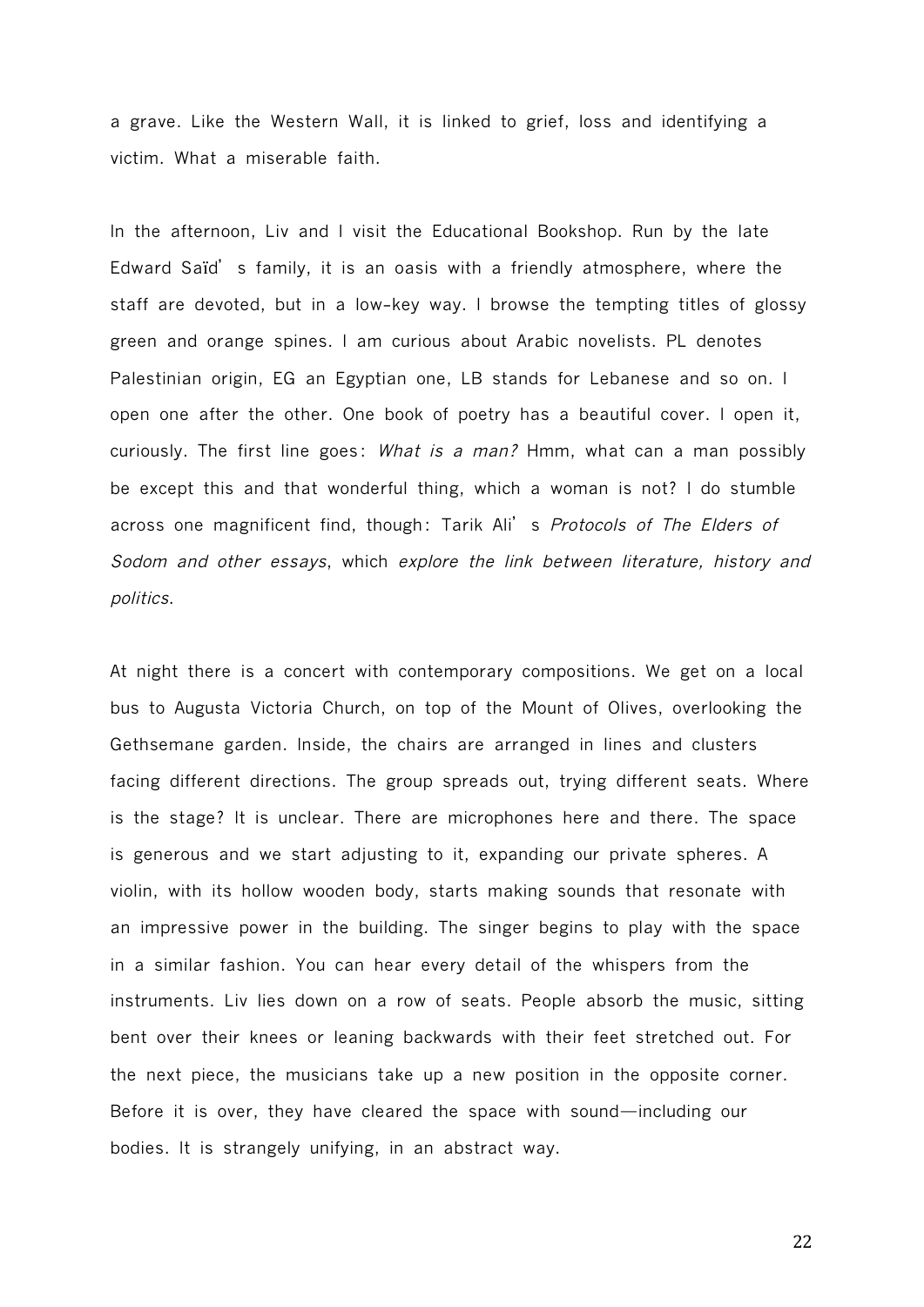It is easier to hang out together around the four large tables in the Armenian restaurant we go to that night. I learn more about Enrico's subject of plants and colonisation and, later, in the bar, the Armenian bartender helps to lift our spirits further. We talk Olaf into going ahead as planned with his performance in Ramallah tomorrow, in spite of his reluctance to do so.

# Friday10 December

We have packed and are ready to go to Ramallah. I have planned to take a late taxi to Tel Aviv after dinner and skip tomorrow's unofficial closing event. The bus departs from a station not far from the Damascus Gate. We are the first group to leave. The others will take the next bus. It is not a long trip and we are soon halfway on the dusty mountain ride. Close to Ramallah, an elderly Palestinian woman gets on. Walking between the rows of seats she starts to lose her balance. Her face is white. She grabs hold of the back of a seat to steady herself, but cannot stop swaying until she tumbles. Before she hits the floor, a girl grabs her by the arm and escorts her to the back seat. A bottle travels between the seats and, after a mouthful of water and bite to eat, she recovers. Slowly, we start to move again and the tension in the air gradually evaporates. Denis reveals how, at first, he thought that it was the sight of us that caused her reaction. We all laugh with him at the paranoid self-centeredness of his idea, thinking about what it does to people who stay in these territories, even for a short visit.

There is some kind of public holiday in Ramallah, and the streets are almost deserted. We are struck by the building activities everywhere. Some of the participants have made excursions to Hebron, which is a totally different story of misery, poverty and disconnectedness. Ramallah, on the other hand, is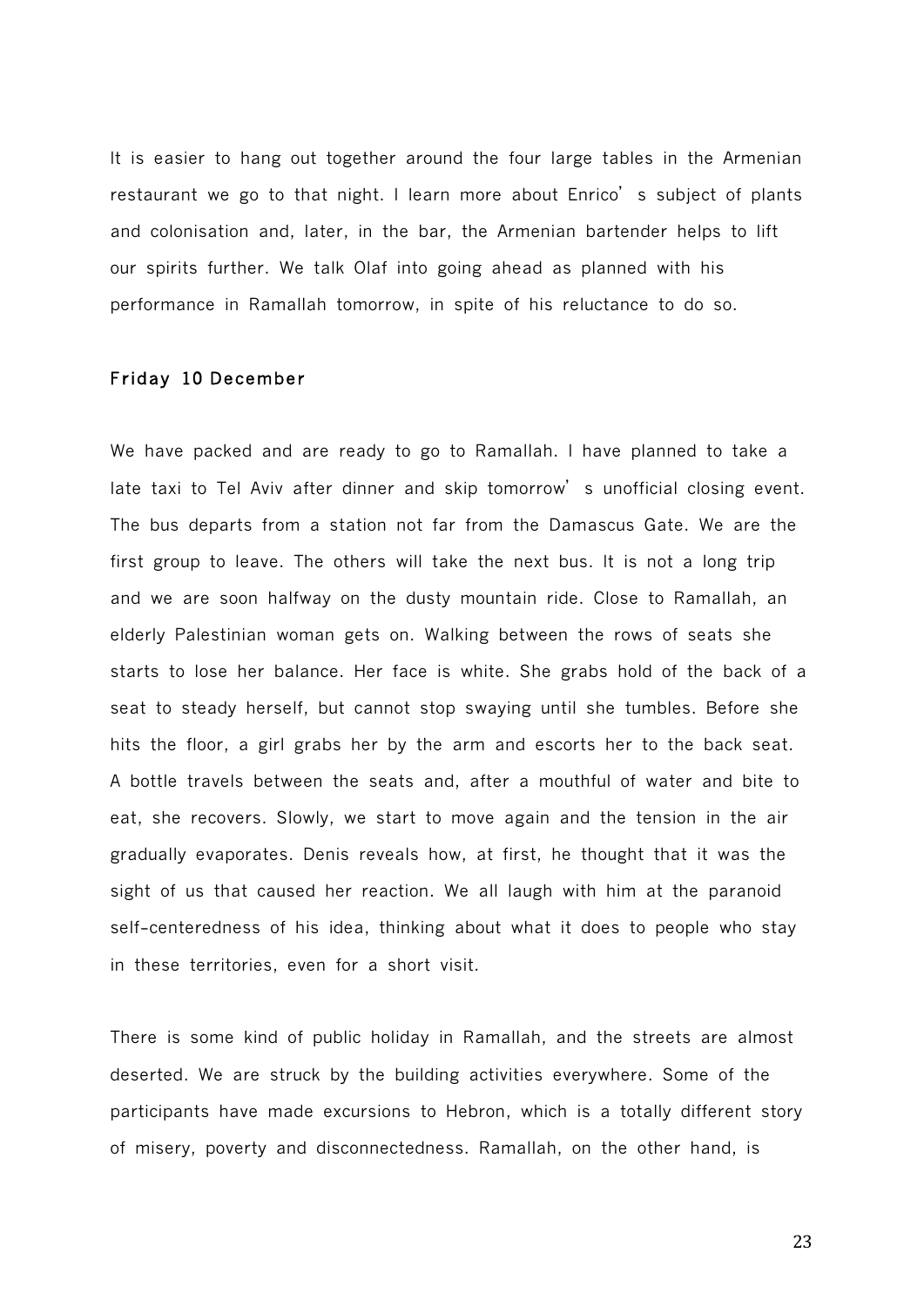small, but cosmopolitan—the modest, Palestinian answer to the high-rises of Tel Aviv.

We have already rigged up the projector and chairs at the Quattan Foundation, but while the others are still having lunch at a restaurant we go back again to prepare mentally in the space. It is Olaf's turn first, then us. This time there is a larger audience and quite a few veiled women. People keep coming in while we are still waiting for our group. Even before Olaf has started, I begin to regret that we so thoughtlessly encouraged him to deliver his presentation without adjustments. I am nervous on his behalf. It is clear that it is not a good solution to let him go first, we should have switched the order, but it is too late now.

It is a schizophrenic experience. A kitsch organ intro sets the tone. A mix of war and sex imagery—newspaper style—is projected onto the background. Olaf starts to read from a manuscript. The BBC journalist Christiane Amanpour is one of his characters, preparing for a news report from Iraq, as well as a suicide bomber and two horny gay soldiers. The bomber, on the way to his last mission, is distracted by the beautiful morning and makes love to his wife instead. The soldiers get it on. Everything happens simultaneously at sunrise and is described in intimate detail. The bomb goes off. The lovers die in bed and Amanpour reports on the explosion. The text is brilliantly written. I enjoy the work immensely while, at the same time, suffering embarrassment as the audience, polite people, but not familiar with contemporary art, continue to leave the room. Finally, Olaf stops reading while there is still some pages left of the manuscript.

Under these circumstances, the air thick with the desire to be elsewhere, our task is to draw attention to our Armenia project. On a scale from one to ten,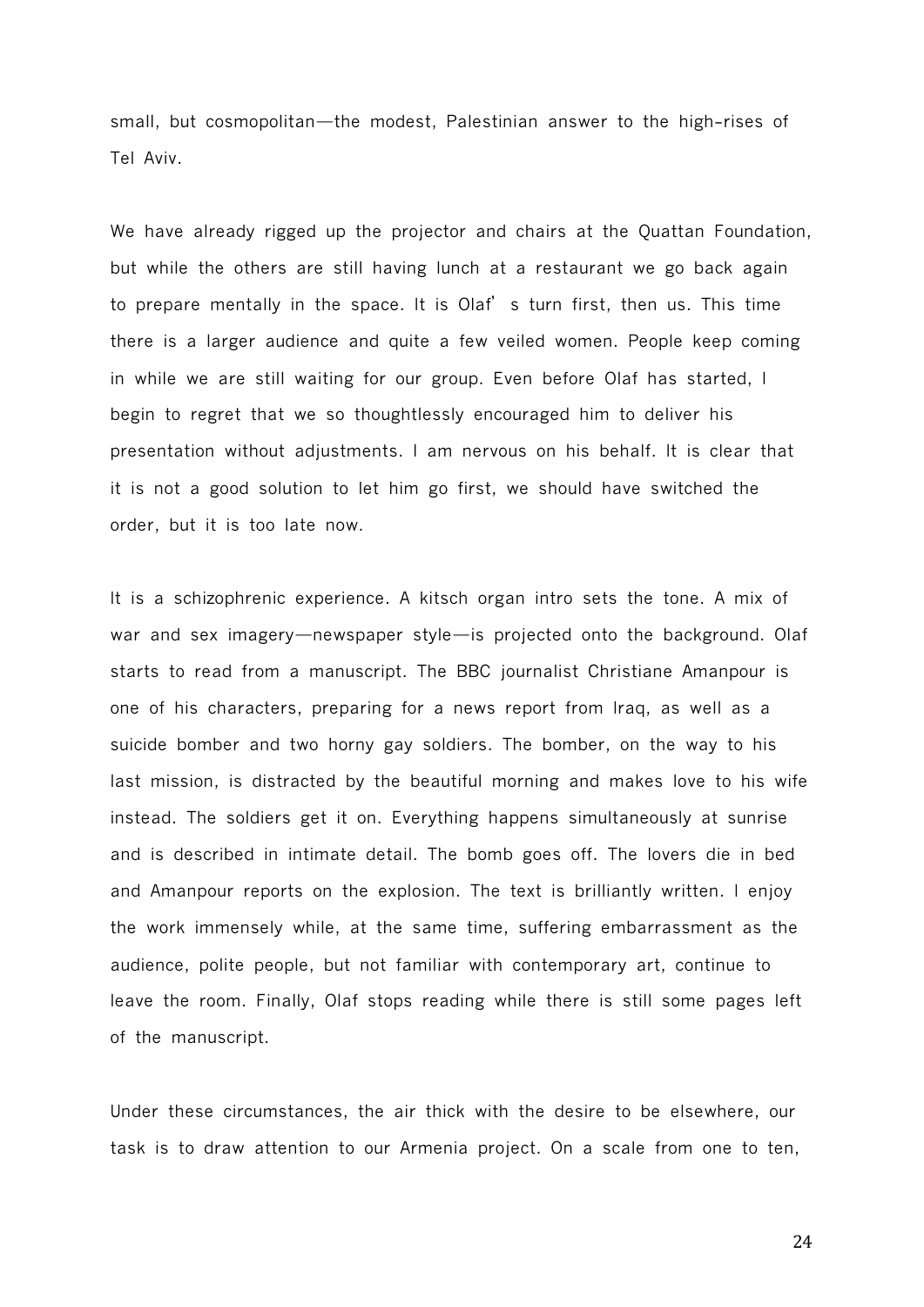with ten being the most successful, I would give us perhaps three points for a decent effort.

As much as I would like to escape, I move with the others to the Khalil Sakarini Cultural Centre, just down the street. There is a reception with drinks, an exhibition and lectures, in the three-floor building with terraces—a great space. There is really a crowd now. Ramallah feels like an exiting place, at the same time as the restlessness of imminent departure makes itself felt. A rainstorm is expected tonight, and a part of me is planning to flee. The brilliant scholar Rema Hammami delivers an elegant lecture advocating the great role of Palestinian women in politics. It is just that everything you observe tells you otherwise. She reminds me of the Palestinian intellectuals I met in Egypt, cosmopolitan, moving in elite circles, incredibly competent but⋯ I would like to read the work of journalist Amira Hass, who addresses the strong division of Palestinians into subgroups. Khaled Horani presents his crazy idea of bringing Picasso to Palestine. My favourite is Vera Tamari. She has worked with art students initiating studies of Palestinian arts and crafts, as she has observed that Palestinian youth know very little about their own culture and are confused about their cultural heritage and identity. It is a good, hands-on solution.

The cool restaurant downtown where we gather for dinner is packed with what I imagine must be the cultural elite of Ramallah. Great food. The atmosphere reminds me of stories from cosmopolitan Beirut. The fun is over when Donatella requests that we listen quietly to the twenty-minute tape in French that she recorded during the Eternal Bike Ride here from Geneva. Liv and Olaf have decided to join me in taking a taxi, and we hurry out in the rain to the waiting car. Goodbyes. It is emotional; Angela is practically ready to jump into the car with us.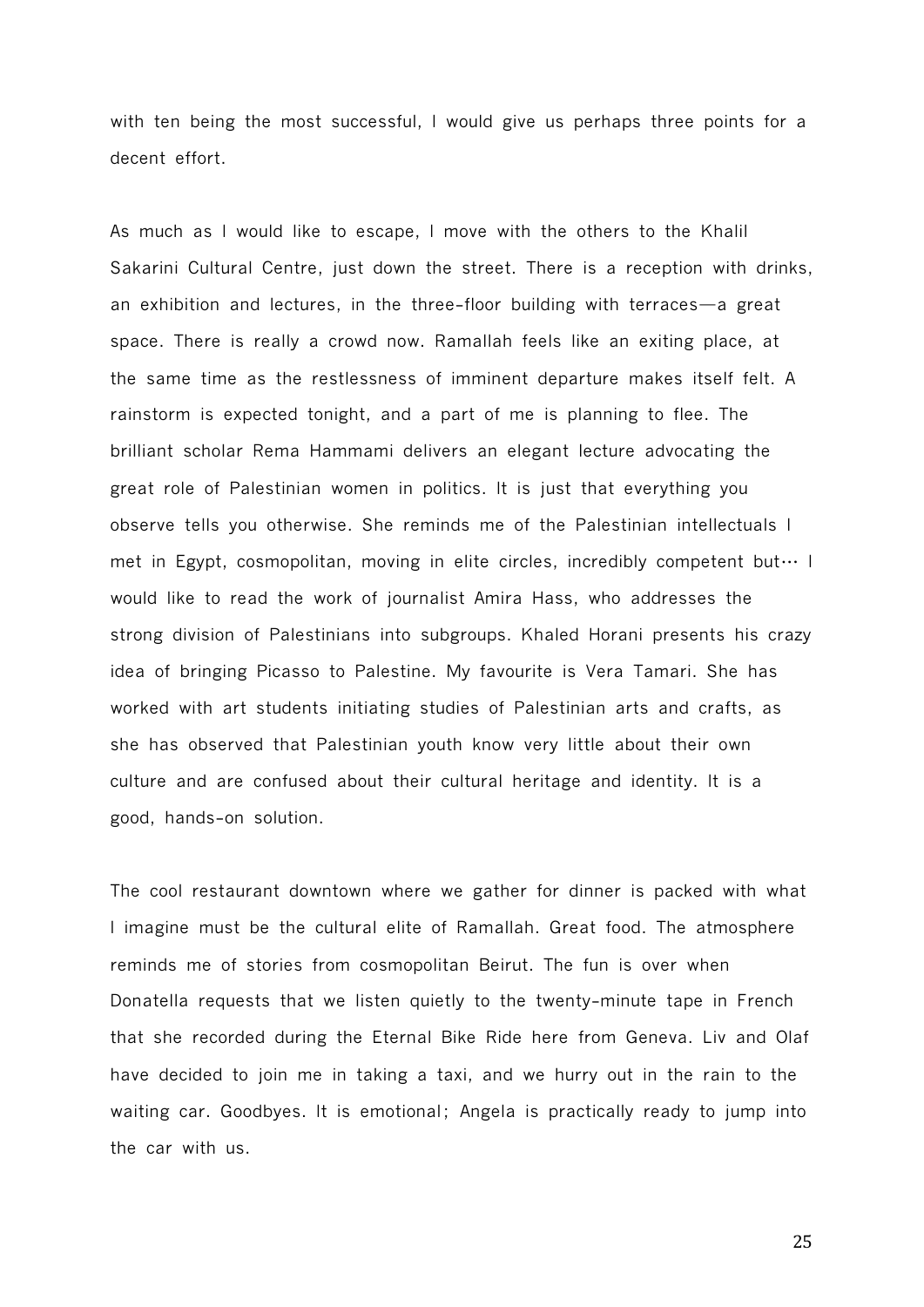We pass the checkpoint effectively without delay, and head for Tel Aviv on the highway. The car wheels splash in the heavy rain and the streetlights reflect in the asphalt like stars in a vast darkness. Half an hour later, we enter the city centre where we can sense the sea in turmoil. We drive between the typical Bauhaus-style buildings, where loose signs are swaying and tarpaulins are threatening to take flight in the wind, and drop Olaf off at his hotel before continuing to the suburb Kfar Saba where we will stay with my in-laws.

# Saturday11 December

We chat with Suzi and Hugo over morning coffee. It is raining. Liv wants to go with us to the centre, then separate to find a bus back on her own. Hugo doubts whether there will be any buses on the Sabbath. When he leaves the room, we have a discussion about mobility and dependency. The car belongs to Hugo. Suzi is dependent on him to drive, and always tries to foresee his schedule and adjust her plans to his. He, on the other hand, is reluctant to offer any insight into his moves (which gives him a sense of freedom, I guess). Her need to plan used to annoy me. After this week, I understand her better. Whoever is in the know and makes the decisions has kept us on a tight leash, waiting. Watching the queue at the checkpoint made us reflect on the horror of being left to wait. Power must be the power to make people wait. It seemed to be contagious. Unconsciously, people slipped into wasting the time of the other. The other adjusted, so as to affirm the imbalance. If I have a car, I have your attention. You need me. I will, perhaps, let you know when we are going to leave. Later, of course, I can always change my mind.

The Internet means independence. We are able to find the local bus route and Liv can be mobile. Transparency is gold. Yesterday, money was the guarantee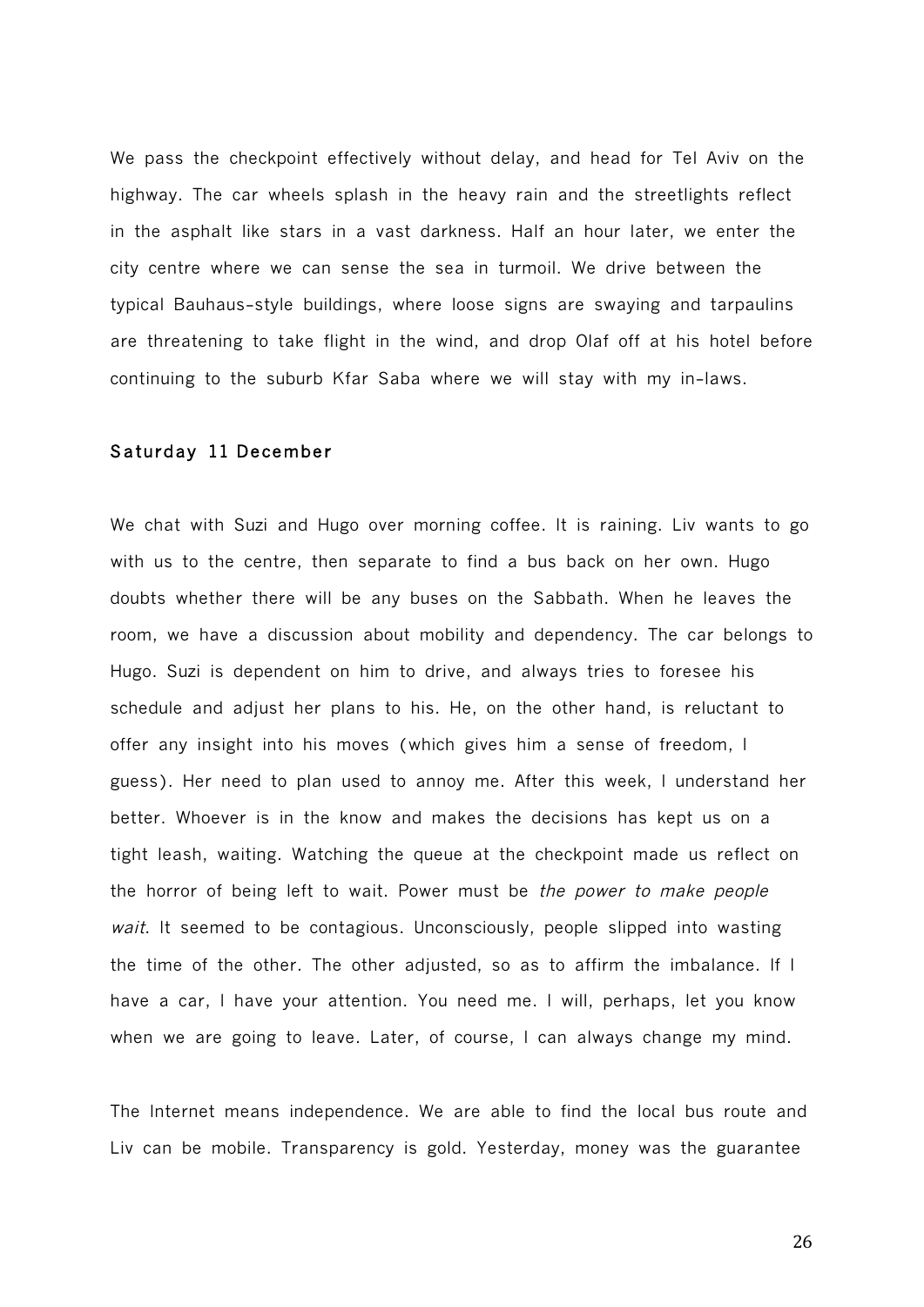for our freedom. We could pay for a taxi and arrive late, to the surprise of our hosts in Kfar Saba, who were convinced we would be stuck in Ramallah (forever).

We take Suzi and Hugo to the CCA in Tel Aviv. It is their first encounter with contemporary art. The show Building Memory presents Yael Bartana, Dor Geuz and Miroslav Balka amongst others, and deals with the problematic foundation of the state of Israel. It demonstrates complex and paradoxical aspects of identities and territories. Suzi has a moment of self-reflection watching Bartana's film. The film stages a fictional return of Jews to Poland. A kibbutz with walls and a tower is built in a park in Warsaw. Gradually, the construction becomes more and more reminiscent of a fortress for selfimprisonment. I come to think about Philip Roth who describes Israel as a ghetto, juxtaposing it with the free life in the Diaspora.

I dare not to ask how they vote, but I expect the worst. Statistics suggest Netanyahu. When they visited Oslo, we managed not to have a fight and I felt that this was a victory for peace. I know that if they find any excuse to put me in a category with the anti-Semites, it will make it so easy for them to dismiss anything I do or say. When they did not find any support from Daniel or me for their doubts about Obama's background, I wondered what would be the next attempt at testing the ground. It came two days later. They wanted to visit the Holocaust Centre in Oslo. I was not happy about the timing. The Gaza attacks were still fresh in my memory, and I tried to ignore their suggestion. Then I checked the webpage and realised that the exhibition focused on mechanisms of stigmatisation. Interesting. I changed my mind and offered to drive them. They were not happy about the show, finding that their Holocaust was not presented exclusively, but compared with the situation of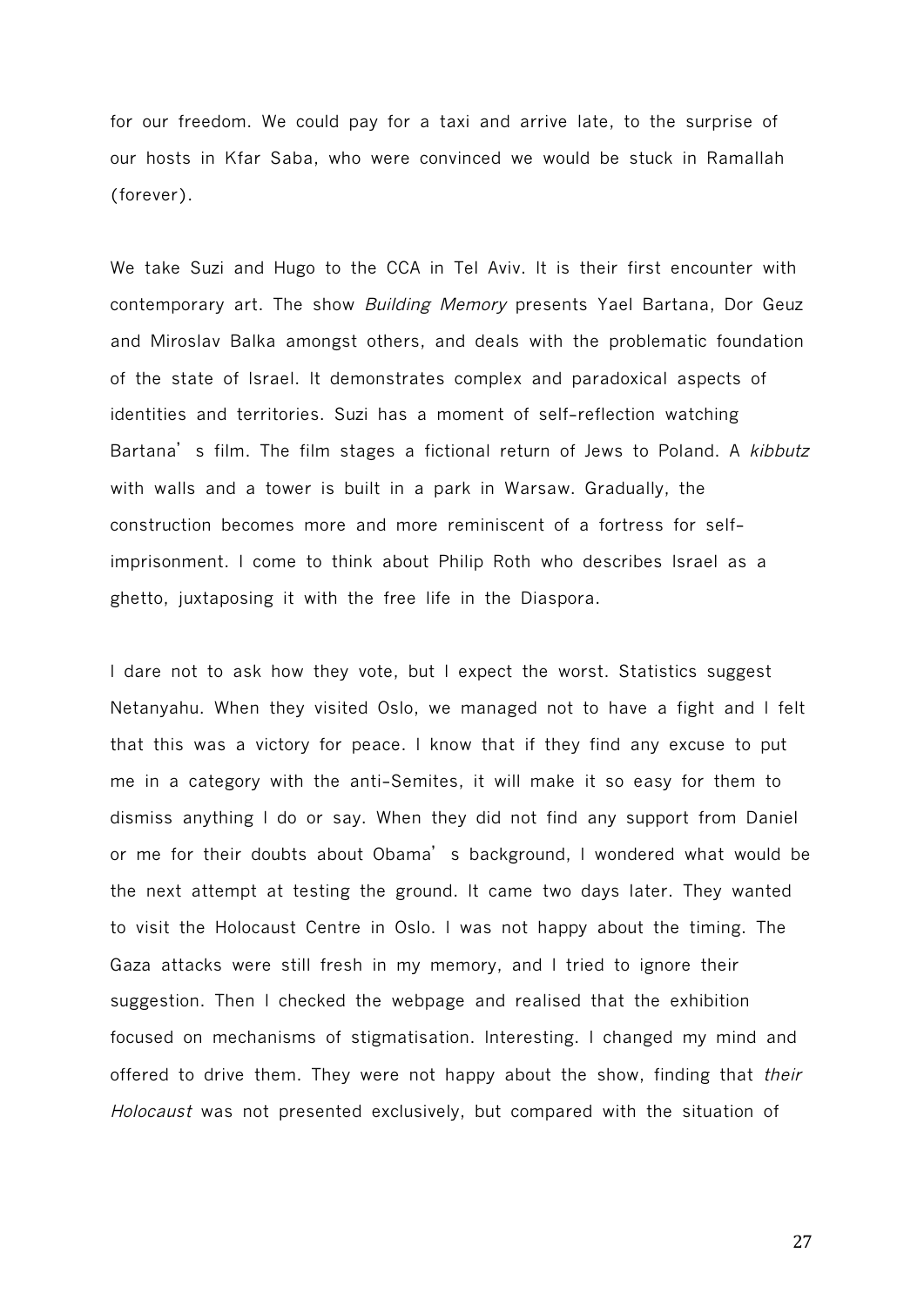the Palestinians. I was satisfied with their confusion and left the question to mature.

I am not politically active, but as an artist I explore the field that politics rests on: ideas, convictions, perceptions, questions of territory and identity. Some of my works also aim to produce action. I draw conclusions from what I discover, and it does affect my attitude and behaviour, but in this specific minefield the best I can do is to try to avoid pushing my relatives further into a defensive mode. This was also my reasoning when I stayed at home instead of marching against the bombing of Gaza.

During this week, I have been somehow remote and passive. The context that brought me here, the Eternal Tour, and my struggle with my role as a participant has become the filter I have looked through. I have been a little distant, I'm afraid, concerned also that engagement would produce counterengagement, and add fuel to the fire, as I have experienced before. The cost has been a kind of numbness that will simply have to be a part of the story about this journey, and perhaps function as a metaphor. I have been looking to escape, I guess, looking for possibilities to take flight mentally and physically, like the people who live here, only on a different scale. I have been sensitive to restrictions on my freedom, which have perhaps been provocative, but also important for maintaining common sense or percipience.

## Sunday12 December

The rainstorm is even heavier today. The night's wind has caused damage to the sun-shelter installations that Hugo makes and sells. He has gone out to rescue clients in trouble, and we have to take a taxi to the airport. Because of the Egyptian stamp in my passport, I have the three-hour-security-check.